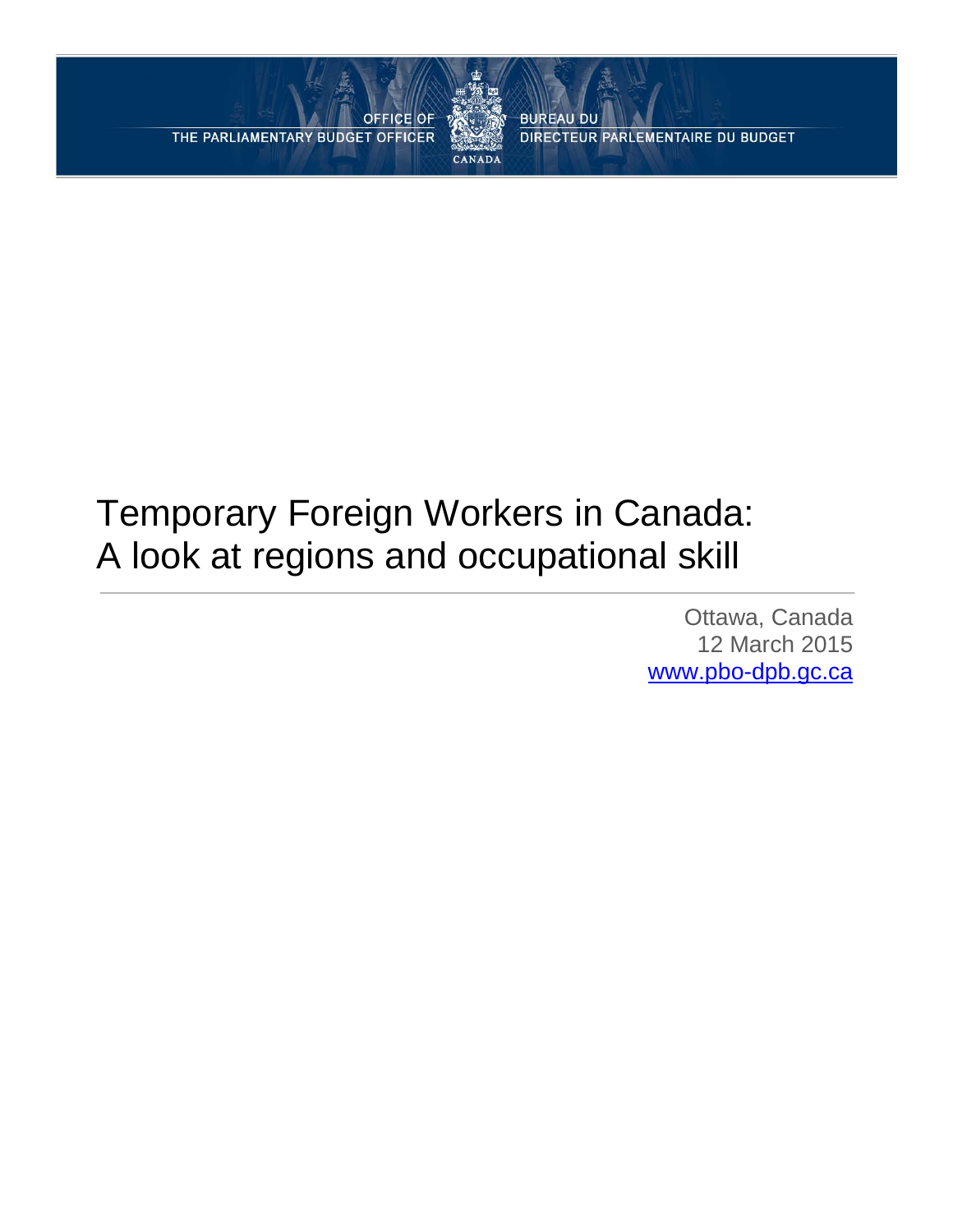The mandate of the Parliamentary Budget Officer (PBO) is to provide independent analysis to Parliament on the state of the nation's finances, the government's estimates and trends in the national economy; and upon request from a committee or parliamentarian, to estimate the financial cost of any proposal for matters over which Parliament has jurisdiction.

This report assesses the importance of foreign workers in the Canadian economy, and then focuses on the question of foreign workers in low-skilled occupations.

It examines developments from 2002 to 2012, since the expansion of foreign worker programs to low-skilled occupations began in 2002. Where appropriate, it makes a distinction between the period up to and including the recession (2002-2009) and the post-recession period (2010 and beyond).

#### **Prepared by: Tracy Lemieux and Jean-François Nadeau***\**

\* The authors would like to thank their colleagues for useful suggestions. Any errors or omissions are the responsibility of the author. Please contact Mostafa Askari (Mostafa.askari@parl.gc.ca) for further information.

\_\_\_\_\_\_\_\_\_\_\_\_\_\_\_\_\_\_\_\_\_\_\_\_\_\_\_\_\_\_\_\_\_\_\_\_\_\_\_\_\_\_\_\_\_\_\_\_\_\_\_\_\_\_\_\_\_\_\_\_\_\_\_\_\_\_\_\_\_\_\_\_\_\_\_\_\_\_\_\_\_\_\_\_\_\_\_\_\_\_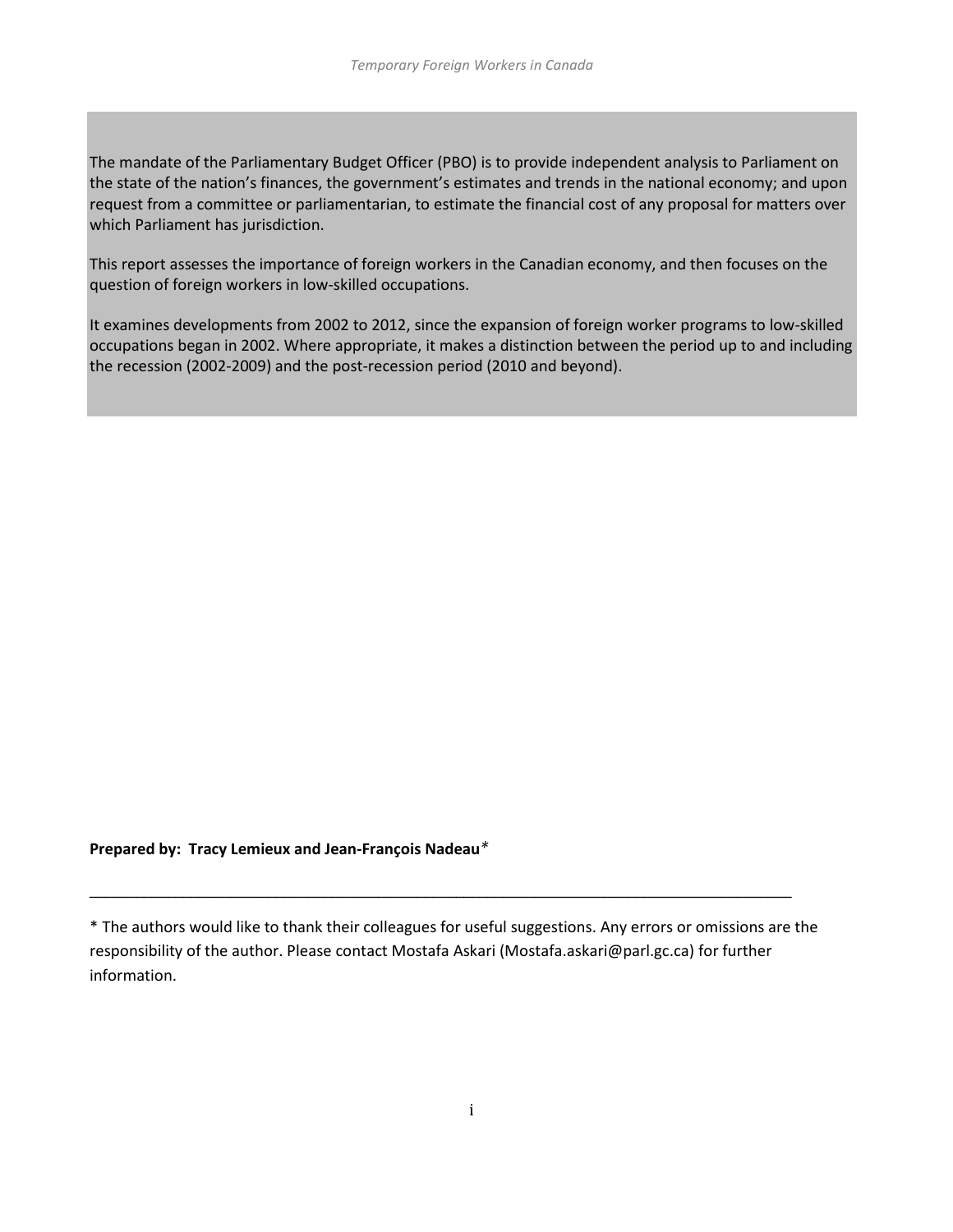## **Executive Summary**

Programs that allow foreign workers to occupy positions in Canada have existed since the 1960s and were formally introduced in legislation in the 1970s. While they generally focused on skilled workers, they were expanded to lower-skilled occupations in 2002.

While generally considered beneficial from an economic perspective, foreign workers have received significant public attention in recent years. This is the case especially in relation to foreign workers occupying low-skilled positions, considering that most unemployed Canadian workers would meet the minimum requirements to fill these jobs satisfactorily.

The initial purpose of this report was to evaluate the impact of foreign workers on local labour markets for various occupations, with a focus on assessing whether there was a quantifiable need for foreign workers in low-skilled occupations arising from labour shortages. The lack of disaggregated data on labour demand and labour supply at the regional and local level prevented us from achieving this original goal.

Instead, this report provides a high level overview of the relative importance of foreign workers in the Canadian economy between 2002 and 2012, with a particular focus on Alberta, British Columbia and Ontario, which combined account for 85 per cent of foreign workers in low-skilled occupations.

Foreign workers can enter the Canadian labour market through either the International Mobility Program (IMP) or the Temporary Foreign Worker Program (TFWP).

Those entering Canada under the TFWP do so at the request of employers who must obtain approval

from Employment and Social Development Canada (ESDC) in the form of a Labour Market Impact Assessment (LMIA). This is the category of foreign workers which attracted most of the media attention. Because of the need to obtain an LMIA, the government generally has a good knowledge of the occupational skill level of these foreign workers.

Workers entering under the IMP do so to advance Canada's broad interest rather than fill a particular job. They are thus LMIA-exempt and often benefit from an open work permit. Therefore, the government is not necessarily aware of the occupational skill level of these foreign workers.

At nearly 70 per cent, LMIA-exempt foreign workers represented the majority of foreign workers in Canada in 2012. Since 2002, their number has grown at a faster pace than workers requiring an LMIA. Moreover, in 45 per cent of the cases in 2012, the government was not aware of the occupational skill level of foreign workers, up from 22 per cent in 2002. This reflects the strong growth in foreign workers entering Canada under the IMP.

Nationally, the share of foreign workers in the Canadian labour force tripled between 2002 and 2012, although they still represented less than 2 per cent of the total labour force. A general increase occurred in all provinces, although in 2012, only British Columbia and Alberta had a share of foreign workers in the provincial labour force that exceeded the national average.

Most foreign workers are concentrated in Alberta, British Columbia, Ontario and Quebec. Alberta's share has increased significantly since 2002, while Ontario's has declined by almost 15 percentage points. Interestingly, the relative importance of foreign workers in the labour force appears to be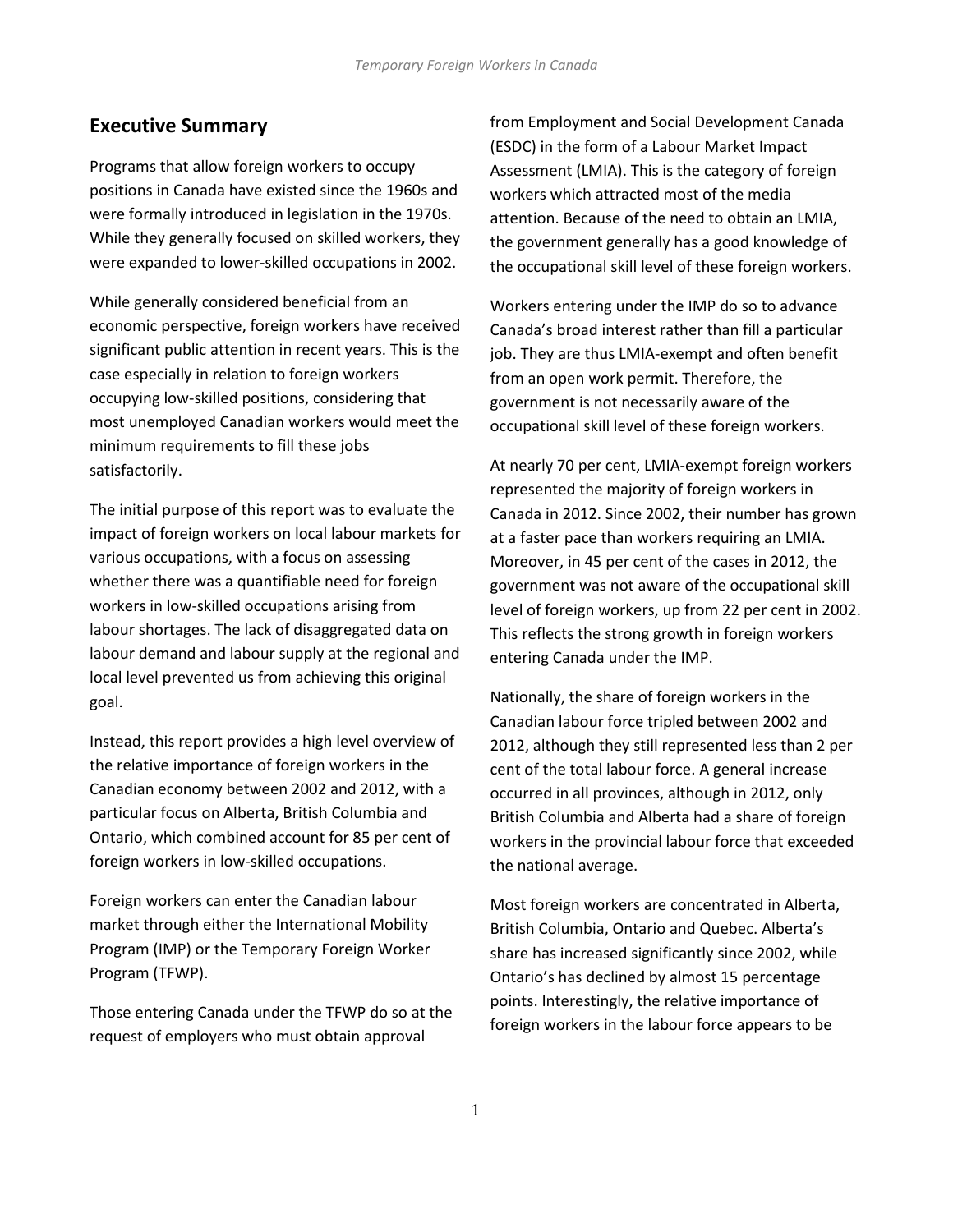higher in small centres than in large census metropolitan areas.

Focusing on foreign workers for whom the skill level is known, most of the growth between 2002 and the 2009 recession came from workers in low-skilled positions. By 2009, there were more workers in lowskilled positions than in skilled positions. Since then, the number of workers in low-skilled positions has declined by 20 per cent, while the number in skilled positions has increased 20 per cent. As a result, by 2012, the majority of foreign workers were in skilled positions.

Eighty-five per cent of foreign workers in low-skilled positions were in Alberta, British Columbia and Ontario; growth was particularly robust in Alberta and British Columbia. By 2009, foreign workers in these two provinces represented 50 per cent of workers in low-skilled occupations, although that share has since declined to 42 per cent.

It is unclear why Canadian employers chose to hire foreign workers in lower-skilled occupations when most domestic workers, whether employed or not, would possess the required skill set to fill these positions.

Models of the labour market suggest that when vacancies remain unfilled, the compensation offered should increase to the point where it will become attractive for domestic workers to accept the positions. This, in turn, would generally lead to an increase in the price of the product or service sold, unless productivity gains can be achieved to offset higher labour costs.

In Canada, a significant number of foreign workers in lower-skilled occupations work in the agriculture sector, in restaurants or as babysitters, nannies and parents' helpers. These are positions at the low end

of the pay scale and employers seem to have resisted increasing compensation, forcing them to rely either on domestic lower-skilled unemployed workers or on foreign workers to fill these positions.

It is possible for skilled workers to fill low-skilled occupations, a situation called *underemployment*. However, empirical research shows that underemployed workers typically experience lower job satisfaction and commitment to the firm, and are more likely to leave their job. This is potentially costly for employers. The introduction, in September 2007, of the Expedited Labour Market Opinion (E-LMO) Pilot Project, helped businesses in Alberta and British Columbia to avoid this cost by facilitating hiring of temporary foreign workers in high-demand occupations.

In addition, the size of the Canadian low-skilled labour force is continuously shrinking. For example, it has declined 26 per cent between 2002 and 2013. In many areas of Alberta, British Columbia and Ontario, there were fewer than two low-skilled domestic unemployed workers available for every foreign worker occupying low-skilled positions when the 2009 recession hit.

This was particularly true outside large census metropolitan areas, which may indicate tightness in the labour market for low-skilled workers, although a firm conclusion in this regard cannot be drawn since reliable demand and supply data do not exist. Since the recession, this apparent tightness has abated somewhat, but sustained decline in the low-skilled labour force and in the number of low-skilled unemployed suggests that businesses may continue to argue that there is still a need for foreign workers in lower-skilled positions, at least in the short run. However, care has to be taken that the policy parameters of the program allow market forces to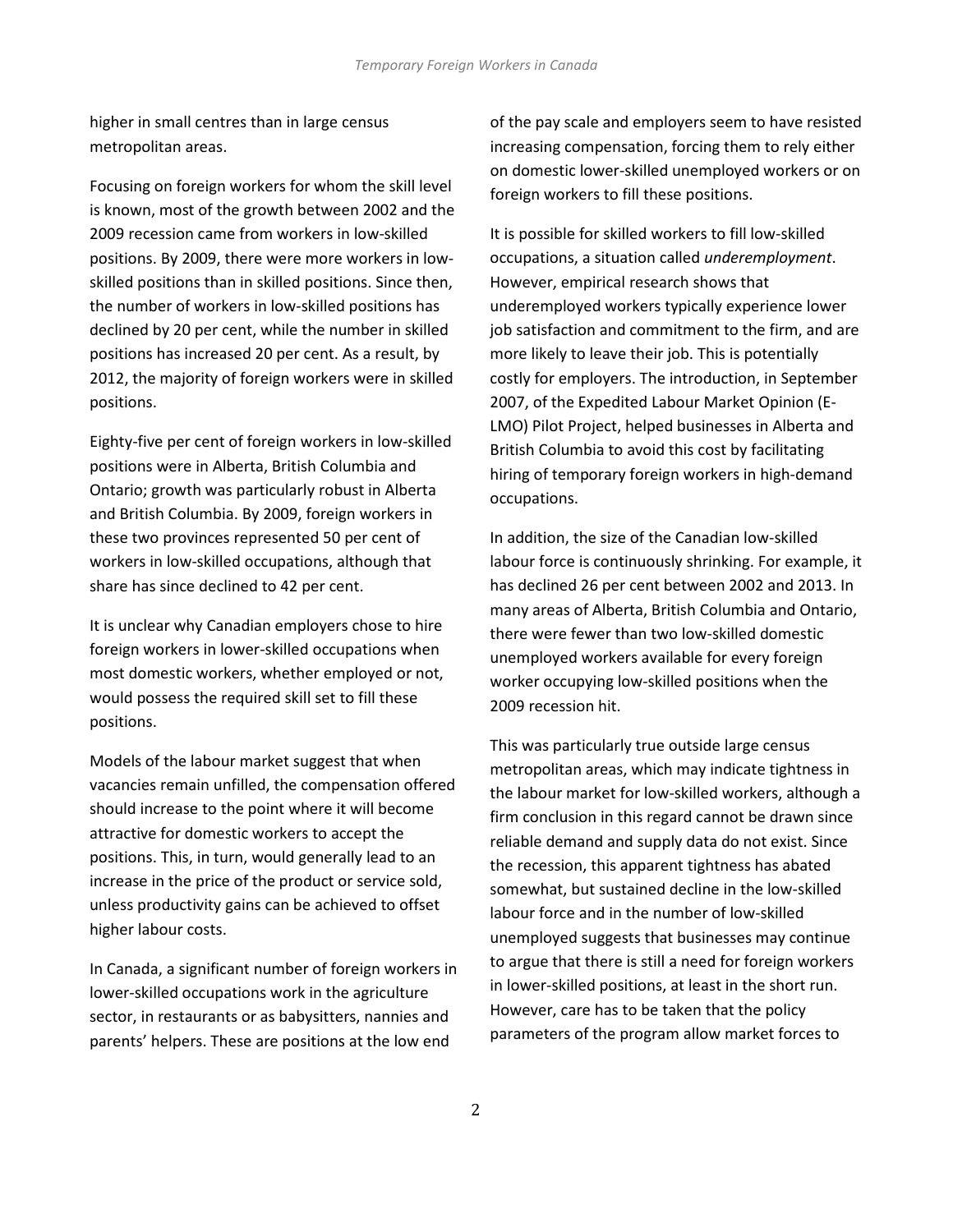work and make hiring foreign workers the last resort rather than the first option for businesses.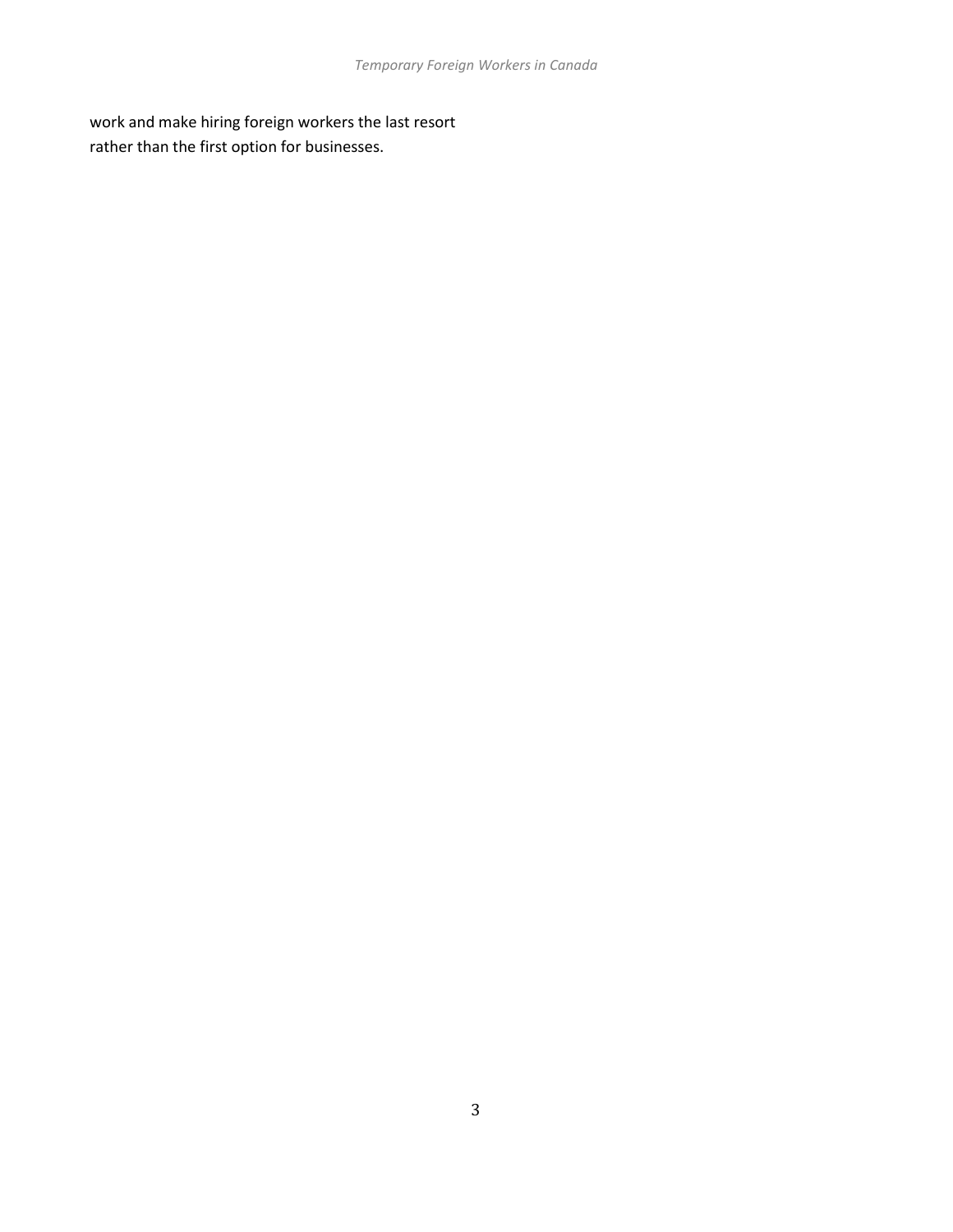#### **1 Introduction**

The legislative mandate of the Parliamentary Budget Officer (PBO) includes providing independent analysis on trends in the national economy. $1$ Consistent with this mandate, this report examines the presence of foreign workers<sup>[2](#page-5-1)</sup> in the Canadian labour market and in particular, the evolution of foreign workers in low-skilled positions.

This topic has received significant public attention over the course of the last two years following a small number of highly publicized cases involving allegations that employers were abusing the program. This has led to substantial changes to the Federal Government's Temporary Foreign Worker Program (TFWP).<sup>[3](#page-5-2)</sup> Despite these changes, media reports continue to appear, typically citing cases in which foreign workers are employed in low-skilled occupations that could in theory be filled by unemployed Canadians.

The initial purpose of this report was to evaluate the impact of foreign workers on local labour markets for various occupations. There was particular interest in assessing whether there was a quantifiable need for foreign workers in low-skilled occupations arising from labour shortages. While Citizenship and Immigration Canada (CIC) and Employment and Social Development Canada (ESCD) provided us with useful data with respect to the number of foreign workers as well as the potential number of newcomers, the lack of disaggregated data on labour

<span id="page-5-3"></span><span id="page-5-2"></span><sup>3</sup> Details of the changes can be found at

demand and labour supply at the regional and local level prevented us from achieving this original goal,<sup>[4](#page-5-3)</sup> since it is not possible to measure the balance between supply and demand for various lower skilled occupations. This will remain an important unanswered question until better local and regional labour market data is collected and disseminated.

Instead, this report first provides a high level overview of the relative importance of foreign workers in the Canadian economy as well as their activities. It then focuses more specifically on the issue of foreign workers in lower-skilled occupations, as many in the general public question why Canadian employers would rely on foreign workers to fill positions requiring a skill set that most unemployed Canadian workers would possess.

In that regard, the report focuses specifically on Alberta, British Columbia and Ontario, which are the three provinces in which most foreign workers in lower-skilled occupations reside.

#### **2 The role of foreign workers in the national economy**

From an economic point of view, it is in principle considered desirable to allow foreign workers to temporarily fill positions. Where there is a lack of suitable domestic workers, foreign workers allow the domestic economy to avoid losses of output by preventing wages from rising too quickly. This allows producers to adapt their production methods and avoid becoming uncompetitive, which otherwise could potentially result in closure. It also prevents inefficient interruptions in production by allowing vacancies to be filled relatively quickly (see Box 2-1).

<span id="page-5-0"></span><sup>&</sup>lt;sup>1</sup> Parliament of Canada Act (2007)

<span id="page-5-1"></span> $2$  In this report, foreign workers are defined as temporary residents who are in Canada principally to work in the observed calendar year. Foreign workers have been issued a document that allows them to work in Canada. Foreign workers exclude temporary residents who have been issued a work permit but who entered Canada mainly for reasons other than work.

[http://www.cic.gc.ca/english/work/new\\_measures\\_work.asp,](http://www.cic.gc.ca/english/work/new_measures_work.asp) accessed on November 7 2014.

 $4$  It is worth mentioning that some quantitative work on the topic does exist. Interested readers are invited to consult Gross (2014) and Gross and Schmitt (2012). However, these papers did not address the issue of a quantifiable need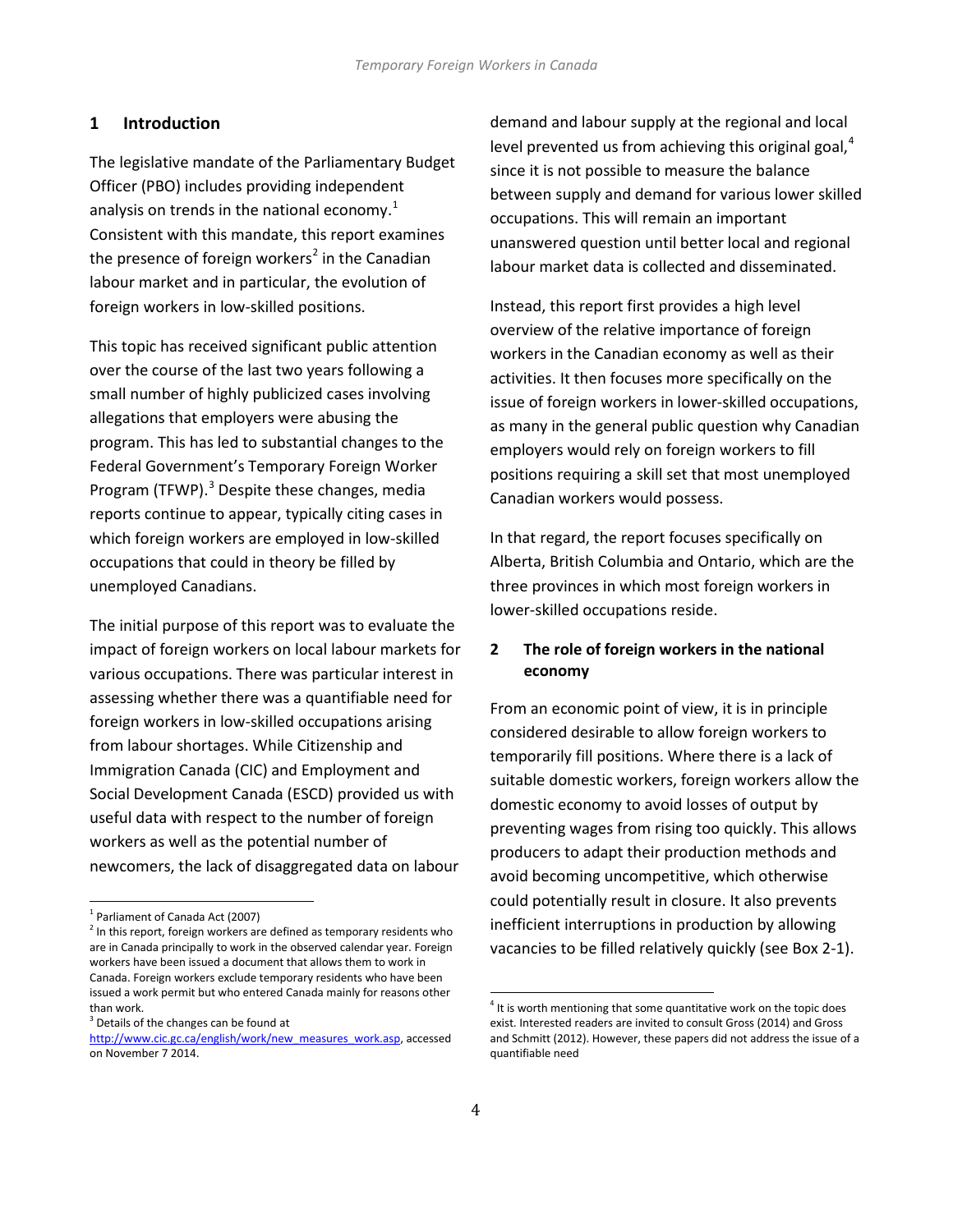#### **Box 2-1: A stylized labour market**

To understand better the role played by foreign workers in a national economy, it is useful to develop a stylized understanding of how the labour market works.

Every firm's production depends on various inputs, the most important typically being labour. A firm's demand for labour fluctuates, depending on the level of production. Job creation is usually seen as the result of a matching process – firms post vacancies (labour demand) and workers look for jobs (labour supply). When vacancies are matched with suitable workers, jobs are created.

In cases where the vacancies remain unfilled, it is typically believed that the compensation package will be improved to the point where it will become attractive for workers, whether already employed or not, to accept the positions. This, in turn, will generally lead to an increase in the price of the product or service sold by the firm, unless some form of productivity gain can be achieved to compensate for higher labour costs.

There are, however, caveats to this process. First, since productivity gains are difficult to achieve and tend to take a long time to materialize, there is a limit to how quickly some firms can raise wages or other benefits to attract workers. Indeed, a compensation increase has to translate into either a higher final price or falling profits. An employer thus has to consider to what extent a rapid price increase will translate into a loss of business either to competitors or from consumers who switch to substitute products. Increasing wages and output prices quickly might be damaging for the firm and its existing jobs. This would be particularly true for firms in highly competitive sectors.

Vacancies that remain unfilled for extended periods of time can be damaging for firms, because long periods of reduced output might lead to a loss of customers. In many service industries, understaffed firms often result in long wait times for customers, which affect the reputation of a firm. Consider for example the case of a restaurant that can only open half its serving floor because it doesn't have enough employees to attend patrons. Customers, not appreciating long waiting periods, might elect to change restaurant if the occurrence of long wait times is too frequent.

These problems are potentially more acute in the case of low-skilled, low-paid positions. For low-skilled employment, the incentive for people to relocate is weak. There are incremental costs associated with moving oneself or one's family, such as paying for child care rather than using extended family to watch the children. The pay associated with low-skilled positions is often not high enough to justify such a move. Thus, filling these positions might take longer than filling higherskilled positions, unless the supply of lower-skilled labour is abundant or firms decide to offer much higher wages. Employers could try to find ways to attract skilled workers in these positions, but retention issues could arise, an issue discussed in the second part of the report.

Canada has long been favorable to the temporary immigration of foreign workers. Programs that allowed foreign workers entry already existed in the  $1960s<sup>5</sup>$  $1960s<sup>5</sup>$  $1960s<sup>5</sup>$  and were formally introduced in legislation in 1973.[6](#page-6-0)

Initially, these programs targeted for the most part skilled foreign workers, although sector specific programs allowed foreign workers in lower-skilled positions, such as the Seasonal Agricultural Workers Program and Live-in Caregivers. In 2002, an increasing number of low-skilled occupations began to be allowed under ESDC's *Pilot Project for occupations requiring lower Levels of Formal Training*.

<span id="page-6-1"></span><sup>&</sup>lt;sup>5</sup> [http://apps.fims.uwo.ca/NewMedia2008/SAWP.aspx,](http://apps.fims.uwo.ca/NewMedia2008/SAWP.aspx) consulted in November 2014.

<span id="page-6-0"></span> $6$  OECD 1998.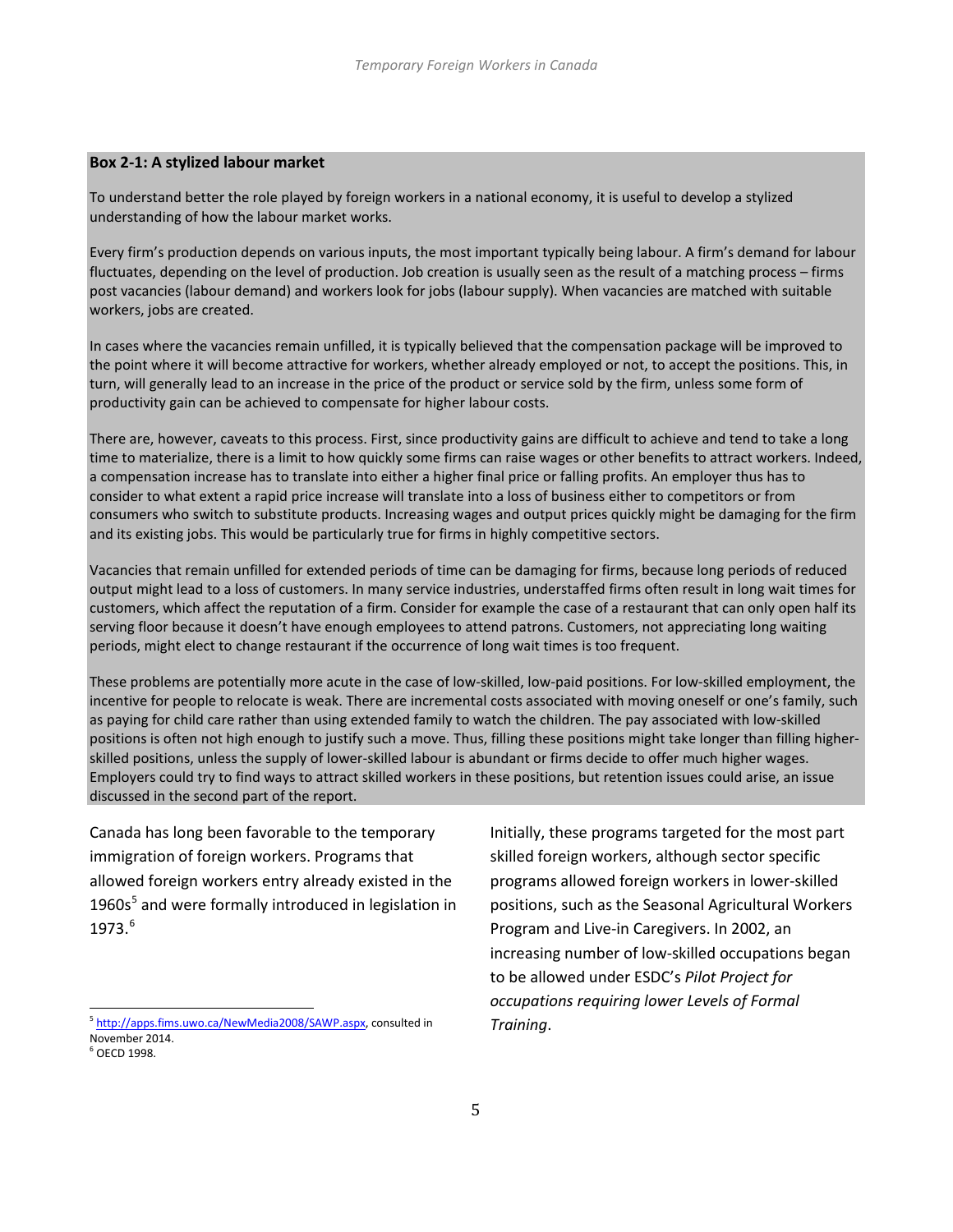The assumption underlying the potential benefits of foreign workers is that the domestic labour force will adjust to changing labour market conditions until it can meet domestic demand anew. This requires that foreign worker programs are designed so that domestic employers have an incentive to search actively for domestic workers to fill vacancies before relying on foreign workers. These incentives are embedded in rules and constraints that are generically called *labour market test*s (see Box 3-1), aimed at ensuring that domestic workers are not adversely affected by the hiring of temporary foreign workers (Gross 2014).

#### **3 Hiring temporary foreign workers in Canada**

Canadian employers can hire temporary foreign workers through two distinct umbrella programs: 1) the International Mobility Program (IMP) and 2) the Temporary Foreign Worker Program (TFWP).<sup>[7](#page-6-1)</sup> Table A-1 in Appendix A summarizes the main characteristics of each program.

For the purpose of this report, however, the main distinction of interest between these two programs is the requirement for the employer to obtain a Labour Market Impact Assessment (LMIA)<sup>[8](#page-7-0)</sup> from Employment and Social Development Canada (ESDC).

An LMIA is essentially a test used by ESDC to determine if there are available Canadians who could fill a job vacancy. A positive LMIA means that in the opinion of ESDC, the employer has tried to hire a

Canadian citizen or permanent resident, $9$  that the job offer is genuine and that the employer has met previous job offer commitments to temporary foreign workers. A positive LMIA states that there is a need for a temporary foreign worker to fill the job and that no Canadian worker is available to do it.<sup>[10](#page-7-2)</sup>

Importantly, a work permit obtained for a foreign worker through a positive LMIA is generally specific to both a job and an employer, meaning that there are restrictions on where the foreign worker is entitled to work and what he/she can do.

On the other hand, work permits obtained without an LMIA are often "open" in that they are not job and employer-specific. The government generally has a better knowledge of the occupation of foreign workers who enter Canada via an LMIA.

#### **Box 3-1: Labour market test**

A labour market test is essentially a test that an employer must satisfy to be allowed to hire a foreign national on a temporary basis. As mentioned by the OECD (2008), a labour market test is above all a means to provide an opportunity for natives and legal residents to apply for a job.

Most countries applying a labour market test typically require the job to be advertised locally or nationally for a certain period of time. The employer must submit the job contract for review or specify the conditions of the contract, with special attention to wages.

To obtain an LMIA in Canada, an employer must indicate the number of Canadians who applied for the job and the number interviewed. It must explain why these Canadians were not hired.

<span id="page-7-3"></span> $7$  Each umbrella program covers many specific sub-programs. For example, to hire a foreign worker under the TFWP, employers must meet different requirements according to whether they hire agricultural workers, live-in caregivers, workers in lower-skilled occupations and workers in higher-skilled occupations. Looking at each sub-program and their requirement is beyond the scope of this report.<br><sup>8</sup> Previously, LMIAs were known as Labour Market Opinions (LMOs). The

<span id="page-7-2"></span><span id="page-7-1"></span><span id="page-7-0"></span>acronym LMO is still found in many federal government publications related to foreign workers.

<sup>&</sup>lt;sup>9</sup> Employers applying for an LMIA must provide details including the number of Canadians that applied for the position and detailed reasons as to why the Canadians were not hired.

 $10$  This report does not investigate nor does it purport to judge the value of the LMIA as administered by ESDC.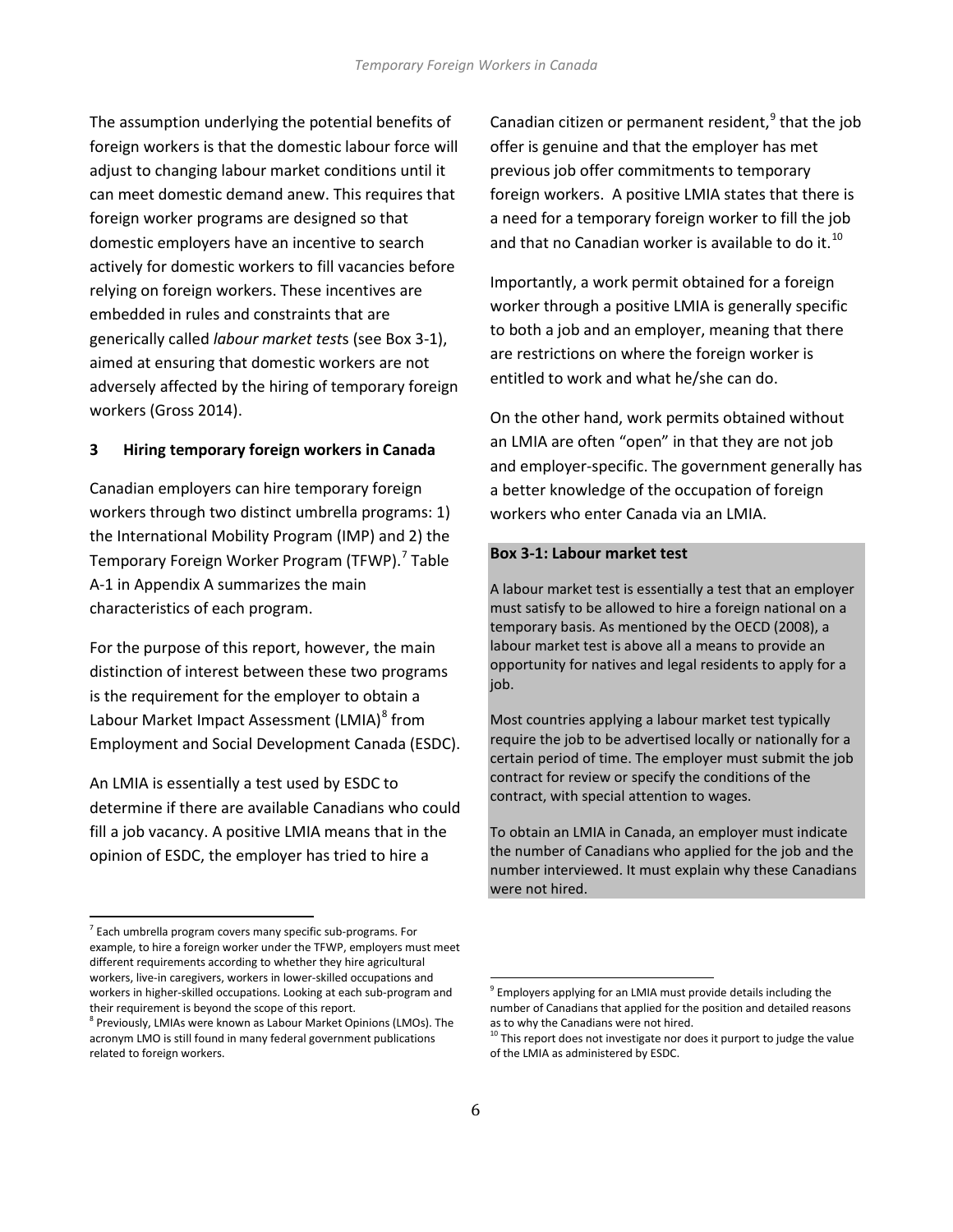The Temporary Foreign Worker Program (TFWP) allows employers to hire foreign workers to fill labour and skill shortages on a temporary basis $11$ when no Canadians are available to do the job.

Foreign workers entering Canada under the TFWP do so at the request of employers who first need to obtain an LMIA. The TFWP is the stream that has attracted most of the media scrutiny and the stream for which policy parameters have changed most significantly in recent months.

The International Mobility Program (IMP), on the other hand, lets employers hire or bring in foreign workers without the need of an LMIA.<sup>[12](#page-8-0)</sup> Exemptions from the LMIA process are available when it is deemed that there are reciprocal benefits for Canadians and other competitive advantages for Canada. As such, the primary objective of the IMP is to advance Canada's broad economic and cultural interest, rather than filling a particular job. $^{13}$  $^{13}$  $^{13}$ 

Two broad categories of foreign workers enter via this stream: a) those coming from countries with which Canada has an international agreement such as NAFTA, and b) those who would contribute to Canada's interests via intra-company transfers, youth and teacher exchange programs or academic research.

As Table 3-1 shows, LMIA-contingent temporary foreign workers represented a minority of foreign workers in Canada in 2012.

#### **Table 3-1: Foreign workers present on December 1 by LMIA requirement, 2012**

|                             | No. of<br>workers | % of total |
|-----------------------------|-------------------|------------|
| <b>Workers without LMIA</b> | 229,000           | 68         |
| <b>Workers with LMIA</b>    | 109,000           | 32         |
| Total                       | 338,000           | 100.0      |

Sources: Citizenship and Immigration Canada. PBO calculations.

Foreign workers occupying a position requiring a LMIA represented only 32 per cent of all foreign workers in Canada in 2012. As will be seen in the next section, their share has declined over time.

#### **4 Foreign workers in the Canadian labour force, 2002-2012**

This section examines the number and activities of foreign workers in the Canadian labour force. Since this report focuses more on trends than on shortterm fluctuations, it presents a snapshot of foreign workers present as of December 1 of each year.

It is recognized that this measure is an imperfect gauge of the relative importance of foreign workers in the Canadian labour force since it is possible that many who entered it during the year have already left on December 1, for example, agricultural workers. Nevertheless, there is no reason to believe that this would cloud the underlying trend this measure provides.

Moreover, we focus on the period beginning in 2002, when the *Pilot Project for occupations requiring lower Levels of Formal Training* was formally introduced, as discussed in section  $2.^{14}$  $2.^{14}$  $2.^{14}$  It is useful to

 $11$  In the case of lower-skilled occupations, foreign workers can be hired for a maximum of 24 months.

<span id="page-8-0"></span><sup>&</sup>lt;sup>12</sup> Please see

[http://www.cic.gc.ca/english/helpcentre/glossary.asp#international\\_mo](http://www.cic.gc.ca/english/helpcentre/glossary.asp#international_mobility_program)\_<br>bility\_program, consulted in September 2014.

<span id="page-8-2"></span><span id="page-8-1"></span><sup>13</sup> Se[e http://news.gc.ca/web/article-en.do?nid=859859,](http://news.gc.ca/web/article-en.do?nid=859859) consulted in November 2014.

 $14$  Growth in the number of foreign workers was also faster post-2002. From 1988 to 2002, the number of foreign workers present on December 1<sup>st</sup> went from 76,300 to 101,000, an increase of a little over 2 per cent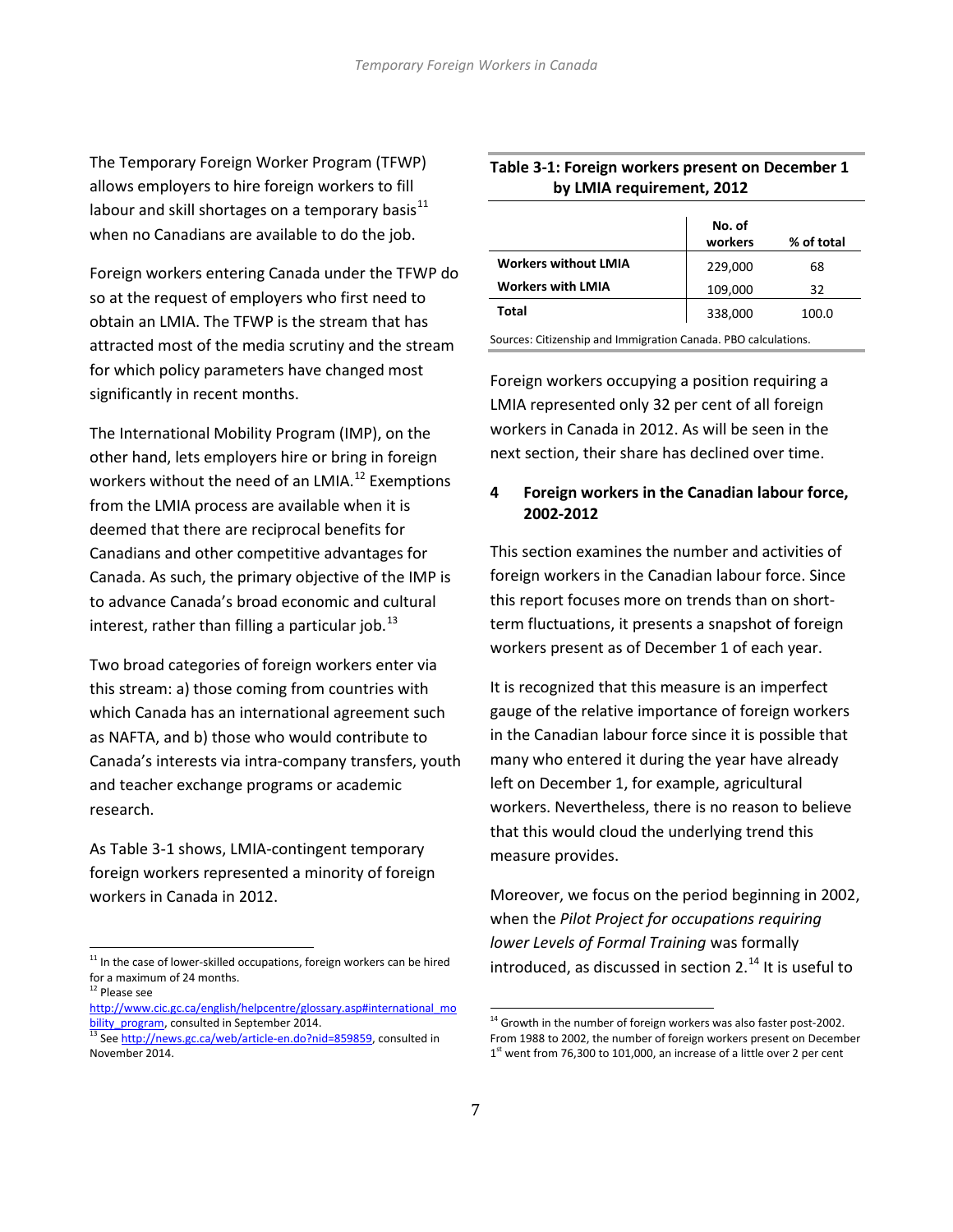divide the sample into two periods: up to the 2009 recession (2002-2009) and post-recession (2009- 2012). Data suggest some changes in behaviour following the recession.

#### **4.1 Foreign workers: Quantitative importance and regional distribution**

Figure 4-1 illustrates the steady increase in the number of foreign workers in Canada as of December 1 over the sample period. Between 2002 and 2012, the number of foreign workers in Canada increased more than three-fold from just over 100,000 to 338,000, with a pause only in 2009 during the recession.

#### **Figure 4-1: Foreign workers present on December 1, Canada, 2002-2012**



Sources: Citizenship and Immigration Canada. PBO calculations.

For some perspective on the potential influence of foreign workers on Canadian labour market conditions, it is relevant to look at their relative importance in the labour force. Figure 4-2 illustrates

<span id="page-9-0"></span>per year. From 2002 to 2012, it went from 101,000 to 338,200, an increase of close to 13 per cent per year (Citizenship and Immigration Canada *Facts and Figures 2012,* PBO calculations.).

 $\overline{a}$ 

the number of foreign workers relative to the yearly labour force.<sup>[15](#page-8-1)</sup>

Between 2002 and 2012, the share of foreign workers in the labour force tripled, from 0.6% to 1.8%. While still a small fraction of the labour force, the upward trend in their relative share points to an increasing influence over labour market conditions.

Figure 4-2 also shows that the growth in the number of foreign workers was faster than the growth in the general labour force. This observation will prove important in section 5 when we discuss the use of foreign workers in low-skilled occupations.

## **Figure 4-2: Foreign workers as a share of Canadian labour force, 2002-2012, percentage (%)**



Sources: Citizenship and Immigration Canada. Statistics Canada CANSIM table 282-0002. PBO calculations.

Provincially, most foreign workers reside in Alberta, British Columbia, Ontario or Quebec, although the share of foreign workers residing in other provinces or territories has grown over the last decade (Table 4-3).

From 2002 to 2012, more than 90 per cent of foreign workers entered these four provinces, quite in line with their share of the Canadian labour force (87 per cent).

<sup>&</sup>lt;sup>15</sup> Figure 4-2 excludes data for Yukon, Northwest Territories and Nunavut since these territories are not included in national totals.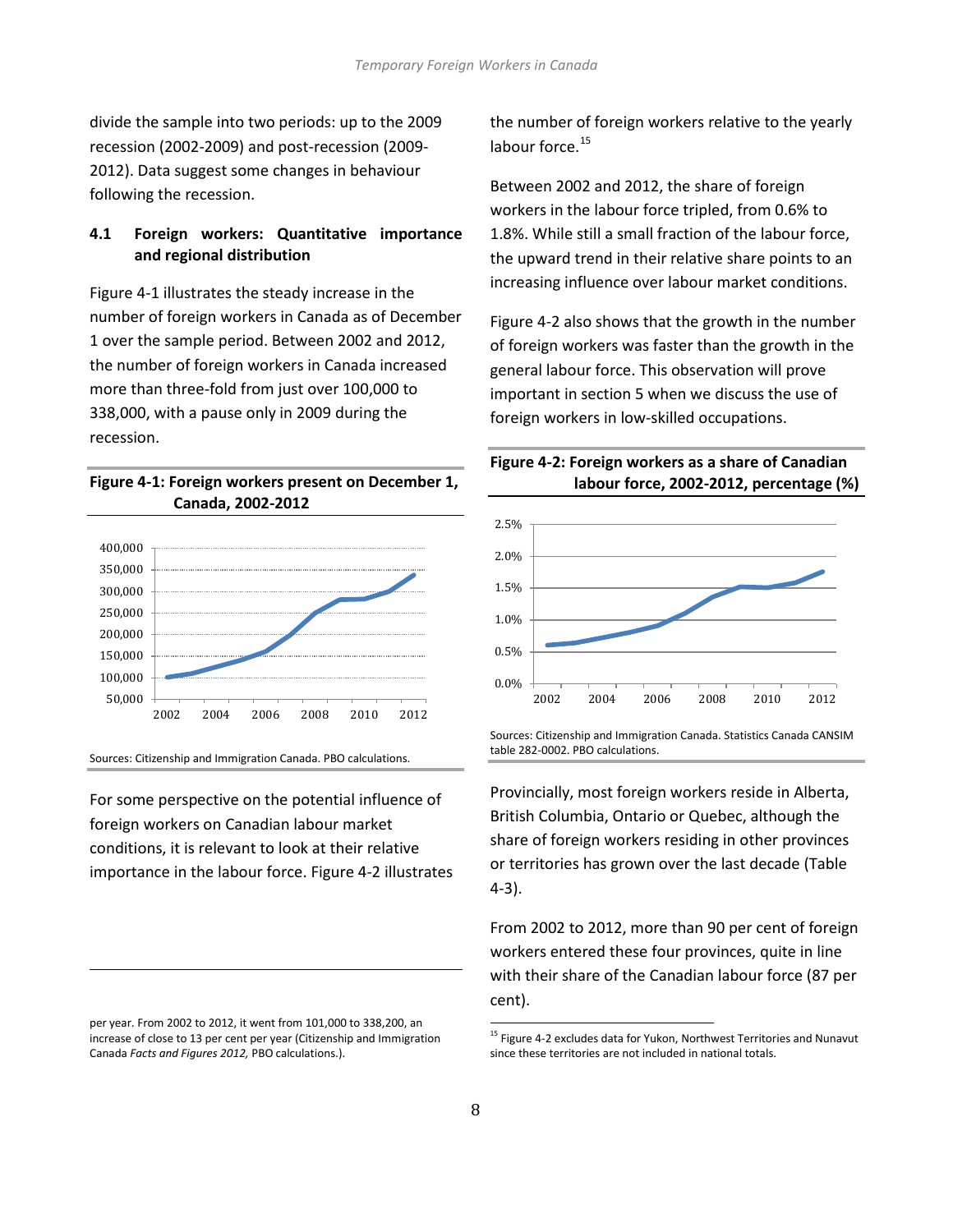#### **Table 4-3: Distribution of foreign workers by province of residence, 2002 and 2012**

|               | 2002    |         | 2012    |         |
|---------------|---------|---------|---------|---------|
|               | % of FW | % of LF | % of FW | % of LF |
| AB            | 10.6    | 10.7    | 20.2    | 11.9    |
| ВC            | 19.1    | 12.9    | 21.9    | 13.1    |
| ΟN            | 49.9    | 39.2    | 35.5    | 39.0    |
| QC            | 13.7    | 23.6    | 13.0    | 22.9    |
| <b>Others</b> | 6.7     | 13.9    | 9.4     | 13.4    |

*FW means foreign workers. LF means labour force.*

Sources: Citizenship and Immigration Canada. Statistics Canada CANSIM table 282-0002. PBO calculations.

In 2002, British Columbia and Ontario were relatively intensive users of foreign workers as their share was quite larger than their share of the labour force; Quebec experienced the opposite situation.

A decade later, Alberta had replaced Ontario in the category of intensive users. In fact, Alberta and British Columbia were the only provinces for which the 2012 share of foreign workers in the labour force was higher than the national average (Table 4-4).

However, while this share increased fivefold in Alberta between 2002 and 2012, it is noteworthy that Prince Edward Island, New Brunswick and Saskatchewan all experienced larger increases than Alberta during the same period.

On the other hand, these three provinces had very few foreign workers initially. By 2012, their combined total of foreign workers  $(13,500)^{16}$  $(13,500)^{16}$  $(13,500)^{16}$  was still less than one-fifth of the 68,300 foreign workers in Alberta.

| Table 4-4: Foreign workers as a share of provincial |
|-----------------------------------------------------|
| labour forces, 2002-2012                            |

|           | 2002 | 2009 | 2012 | $\text{growth}^{17}$ |
|-----------|------|------|------|----------------------|
|           |      | %    |      | $02 - 12$            |
| <b>NL</b> | 0.41 | 0.59 | 0.97 | 2.34                 |
| PEI       | 0.19 | 0.82 | 1.36 | 7.27                 |
| ΝS        | 0.30 | 0.65 | 0.87 | 2.92                 |
| NΒ        | 0.13 | 0.59 | 0.74 | 5.52                 |
| QC        | 0.35 | 0.73 | 1.02 | 2.88                 |
| ΟN        | 0.78 | 1.32 | 1.63 | 2.10                 |
| MВ        | 0.33 | 0.87 | 0.84 | 2.57                 |
| SΚ        | 0.29 | 1.09 | 1.66 | 5.67                 |
| AВ        | 0.61 | 3.03 | 3.03 | 5.01                 |
| BС        | 0.90 | 2.87 | 2.99 | 3.31                 |
| Canada    | 0.61 | 1.52 | 1.79 | 2.94                 |

Sources: Citizenship and Immigration Canada. Statistics Canada CANSIM table 282-0002. PBO calculations.

Moreover, and perhaps contrary to what many might expect, it appears that foreign workers were important not just in large census metropolitan areas (CMA).<sup>[18](#page-10-1)</sup> Table B-1 in Appendix B presents the share of foreign workers for all 24 urban areas for which data were available from 2002 to 2012.

Of these, only five CMAs had a share of foreign workers in the labour force that equaled or surpassed the national average, namely Toronto, Regina, Calgary, Edmonton and Vancouver.

Nationally, only nine CMAs had a share of foreign workers that surpassed 1 per cent. In Calgary, Edmonton and Vancouver, the share of foreign workers was actually lower than the respective provincial average. This suggests that in some smaller centres, the share of foreign worker in the labour

<span id="page-10-1"></span><span id="page-10-0"></span><sup>&</sup>lt;sup>16</sup> The number of foreign workers per province is not shown in this report, although the numbers are easily available in Citizenship and Immigration Canada's *Facts and Figures* publication.

 $17$  For clarity, this is the growth factor between 2002 and 2012. This column is calculated as the share in 2012 divided by the share in 2002.  $18$  A CMA is formed by one or more adjacent neighbouring municipalities centered on an urban core. CMAs must have a total population of at least 100,000 of which 50,000 live in the urban core.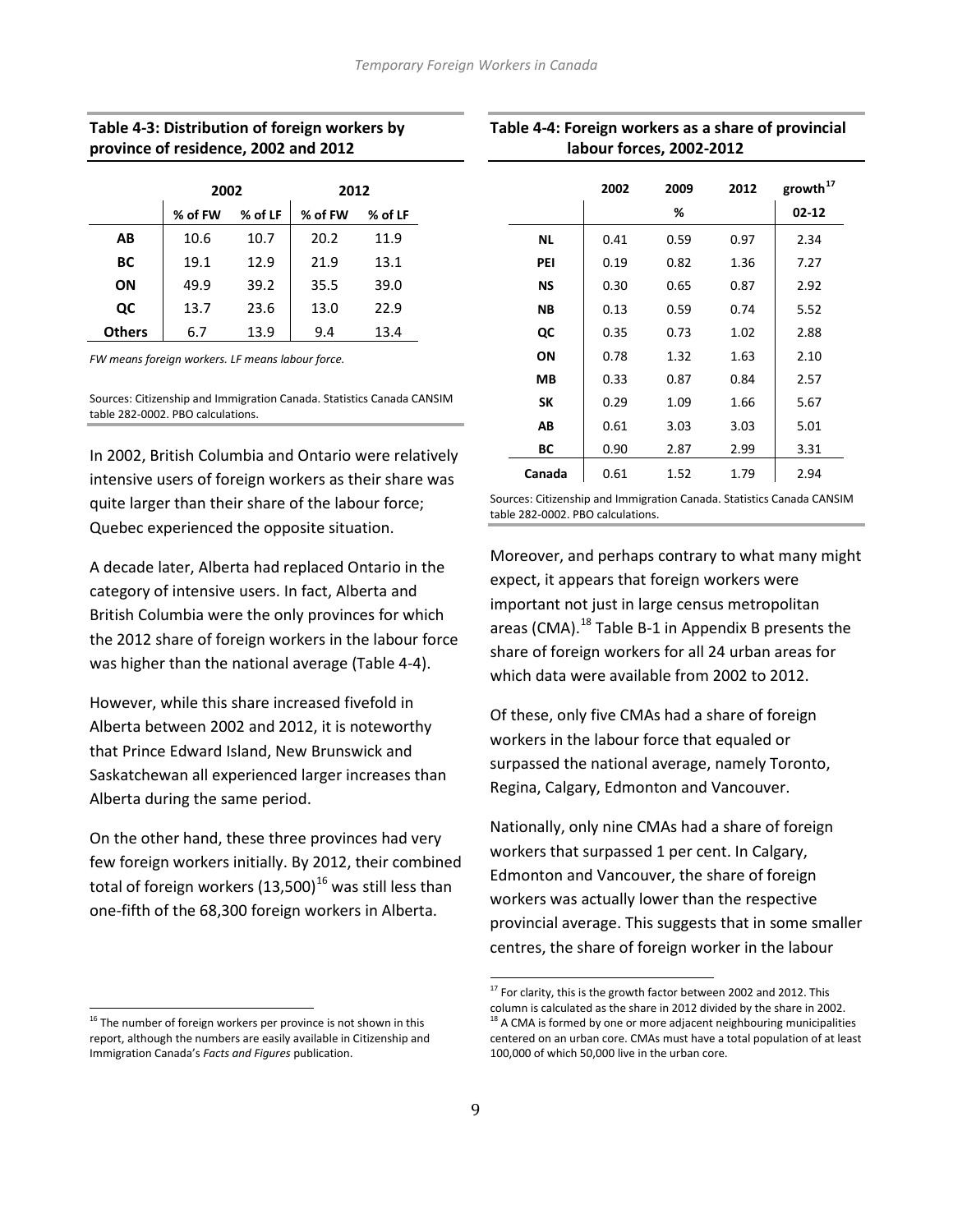force could be much larger than 3 per cent and that many of those would be in Alberta or British Columbia.[19](#page-10-0) Section 5 investigates this point more thoroughly.

## **4.2 Occupational skill level of foreign workers**

It is also relevant to examine the type of positions these foreign workers occupied. Table 4-5 shows how foreign workers are distributed according to their occupational skill level (Box 4-1), as well as the average annual growth rate for each category.

Between 2002 and 2012, the number of foreign workers in skilled occupations increased 8.7 per cent a year on average, similar to the 9.1 per cent annual average increase in foreign workers occupying lowskilled positions.

#### **Box 4-1: Occupational skill level vs worker's skill level**

The *occupational skill level* represents the appropriate level of schooling and/or work experience required to perform the duties of a given position.

The Government of Canada uses a system called National Occupational Classification (NOC) to classify jobs based on the type of work a person does and the types of job duties.[20](#page-11-0) This is how the *occupational skill level* of a position is determined. There are 5 main occupational skill levels:

1. Skill level 0 – management jobs;

2. Skill level A – professional jobs, which typically require a university degree;

3. Skill level B – technical and skilled trades, which typically require two to three years of post-secondary education, or two to five years of apprenticeship

training, or three to four years of secondary school and more than two years of on-the-job training;

4. Skill level C – intermediate and clerical, which typically require one to four years of secondary school education, or up to two years of on-the-job training, training courses or specific work experience;

5. Skill level D – elemental and labourers, which typically have no formal educational requirements, short work demonstration or on-the-job training.

Type 0, A or B jobs are generally considered "skilled" occupations while jobs classified as C or D are generally considered "lower-skilled" occupations. A detailed description of the various occupational skill levels can be found in the Citizenship and Immigration Canada's *Facts and figures 2012: Immigration overview – Permanent and temporary residents*.

The occupational skill level has to be distinguished from a *worker's skill level*, which represents the educational level achieved by a worker. A worker with a university degree would be considered a skilled worker, although that worker could be employed in a low-skilled occupation. On the other hand, it would usually be harder for a low-skilled worker to be employed in a skilled occupation.

Prior to the 2009 recession, however, the growth in low-skilled positions (+16.7 per cent) was much more robust than the 9.7 per cent growth in skilled positions. By 2009, foreign workers in low-skilled occupations had outnumbered those in skilled occupations.

 $19$  It is not possible to calculate the share of foreign workers in smaller urban centres, as Statistics Canada does not compile reliable labour force data for these smaller centres.

<span id="page-11-1"></span><span id="page-11-0"></span><sup>&</sup>lt;sup>20</sup> [http://www.cic.gc.ca/english/immigrate/skilled/noc.asp,](http://www.cic.gc.ca/english/immigrate/skilled/noc.asp) consulted in October 2014.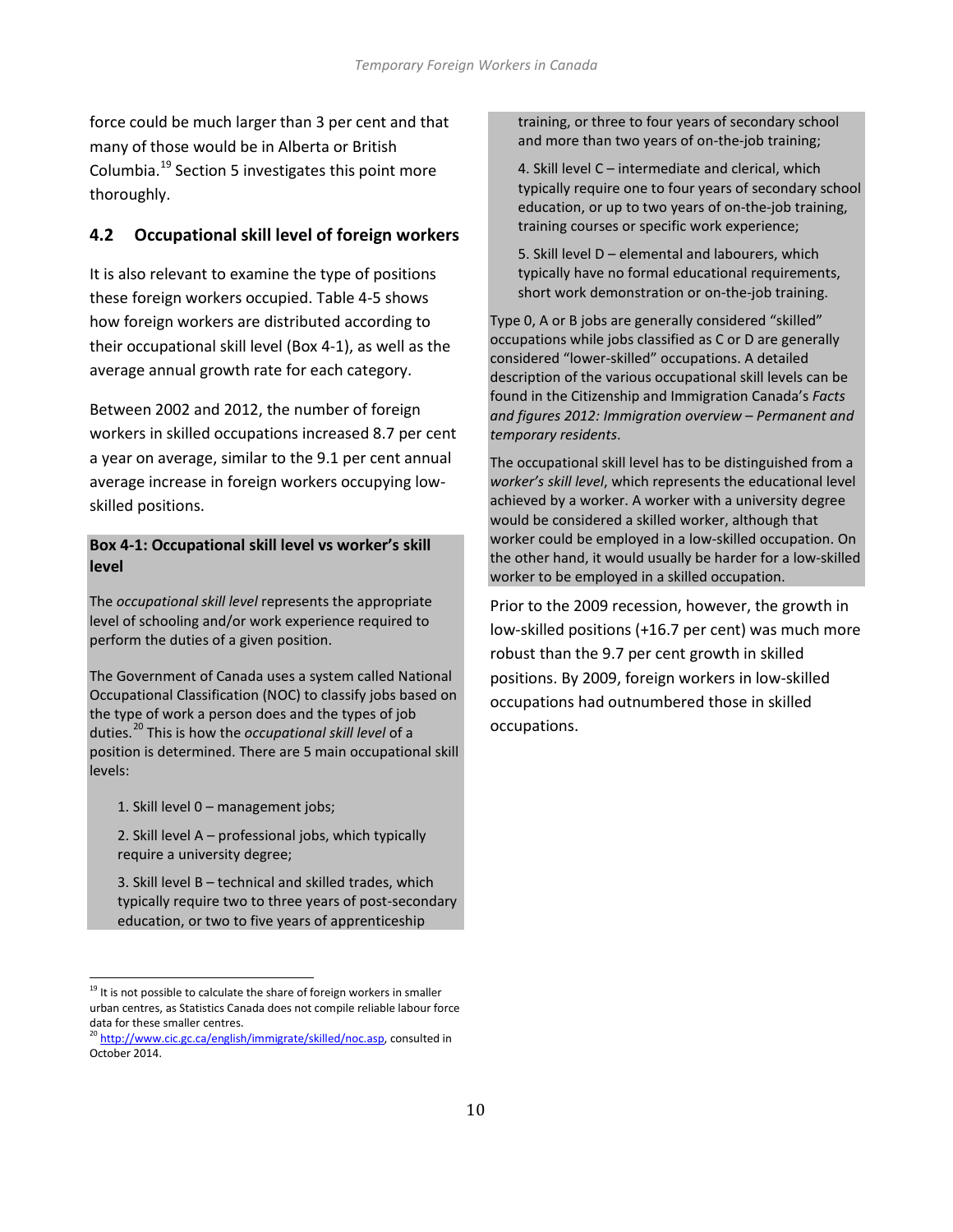#### **Table 4-5: Foreign workers present on December 1 by occupational skill level**

|                |         | # of workers |         |
|----------------|---------|--------------|---------|
|                | 2002    | 2009         | 2012    |
| Level 0        | 8,857   | 14,538       | 18,637  |
| Level A        | 27,929  | 40,746       | 47,581  |
| Level B        | 10,101  | 34,186       | 41,616  |
| Level C        | 31,641  | 70,942       | 58,245  |
| Level D        | 408     | 23,290       | 18,466  |
| <b>Skilled</b> | 46,887  | 89,470       | 107,834 |
| Low skilled    | 32,049  | 94,232       | 76,711  |
| Not stated     | 22,154  | 97,044       | 153,668 |
| Total          | 101,098 | 280,750      | 338,221 |

#### **Average annual growth (%)**

|                   | $02 - 12$ | 02-09 | $09-12$ |
|-------------------|-----------|-------|---------|
| Level 0           | 7.7       | 7.3   | 8.6     |
| Level A           | 5.5       | 5.5   | 5.3     |
| Level B           | 15.2      | 19.0  | 6.8     |
| Level C           | 6.3       | 12.2  | $-6.4$  |
| Level D           | 46.4      | 78.2  | $-7.4$  |
| <b>Skilled</b>    | 8.7       | 9.7   | 6.4     |
| Low skilled       | 9.1       | 16.7  | $-6.6$  |
| <b>Not stated</b> | 21.4      | 23.5  | 16.6    |
| <b>Total</b>      | 12.8      | 15.7  | 6.4     |
|                   |           |       |         |

Sources: Citizenship and Immigration Canada. PBO calculations.

Since the recession, the number of foreign workers in low-skilled positions has been on a downward trend, while growth in skilled occupations has continued but at a somewhat slower pace

#### **Figure 4-6: Foreign workers present on December 1 by occupational skill level**



Sources: Citizenship and Immigration Canada. PBO calculations.

This might appear surprising at first glance, considering that in all likelihood, essentially all unemployed Canadian workers would possess the minimum skill level required to perform successfully in these positions. As such, employers should be capable of finding suitable Canadian candidates for these positions.

Understanding why Canadian employers sometimes fill these positions with foreign nationals instead of Canadian workers is important because it could influence how policymakers analyze the labour market and how they correct perceived imperfections.

A noteworthy feature of Table 4-5 is that the strongest growth in the number of foreign workers was among those for whom the occupational skill level was not known. This is true over the entire sample period as well as for both sub-periods.

In fact, while foreign workers whose occupational skill was not reported represented only 22 per cent of all foreign workers in 2002, their share had more than doubled to 45 per cent by 2012.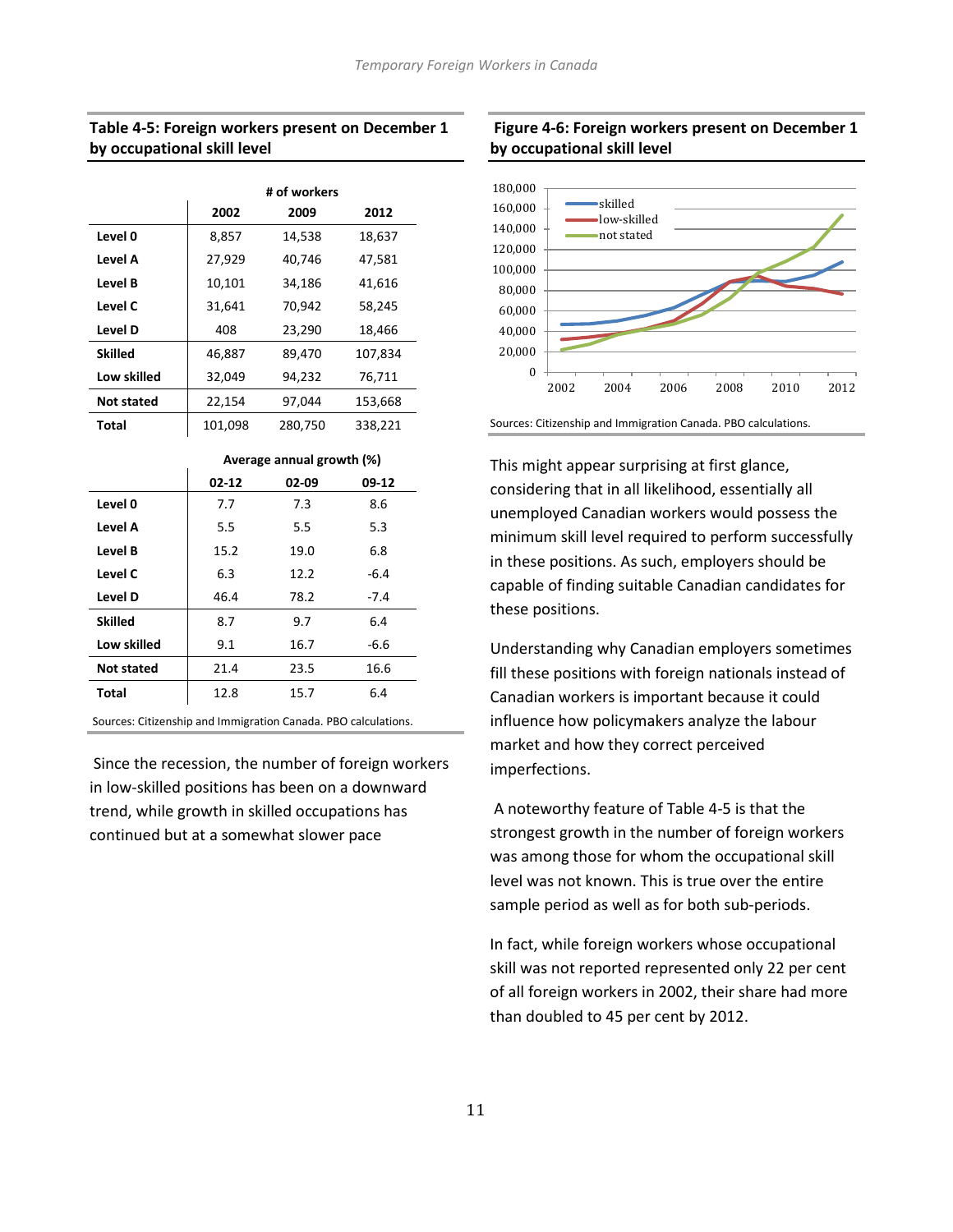To better understand the significant growth in this category of foreign workers, it is worth remembering from Section 2 that foreign workers can enter the Canadian labour market under various programs, only some of which require an LMIA.

For many of those not requiring an LMIA, the occupational skill level would not be registered because workers can obtain an open work permit. Thus, it is not known what position they occupy.

Table 4-7 shows how the various streams of foreign workers have evolved since 2002 and complements the data in Table 3-1. While the number of foreign workers with and without an LMIA was roughly equal in 2002, LMIA-exempt workers represented a large majority in 2012, as mentioned in section 3.

#### **Table 4-7: Foreign workers present on December 1 by LMIA requirement.**

|                           | 2002    | 2009         | 2012    |
|---------------------------|---------|--------------|---------|
|                           |         | # of workers |         |
| w/o LMIA                  | 52,589  | 138,603      | 229,257 |
| Int'l arrangements        | 16,215  | 22,465       | 41,261  |
| <b>Canadian interests</b> | 35,633  | 113,789      | 180,877 |
| Other w/o LMIA            | 741     | 2,349        | 7,119   |
| with LMIA                 | 48,509  | 102,164      | 108,964 |
| <b>Total</b>              | 101,098 | 240.767      | 338,221 |

|                           | % of total        |       |       |  |  |
|---------------------------|-------------------|-------|-------|--|--|
| w/o LMIA                  | 52.0              | 57.6  | 67.8  |  |  |
| Int'l arrangements        | 16.0              | 9.3   | 12.2  |  |  |
| <b>Canadian interests</b> | 35.2              | 47.3  | 53.5  |  |  |
| Other w/o LMIA            | 2.1<br>0.7<br>1.0 |       |       |  |  |
| with LMIA                 | 48.0              | 42.4  | 32.2  |  |  |
| Total                     | 100.0             | 100.0 | 100.0 |  |  |

<span id="page-13-0"></span>Sources: Citizenship and Immigration Canada. PBO calculations.

Table 4-7 also shows that the number of foreign workers increased in all categories; however, growth was particularly robust among foreign workers contributing to Canada's interests. In fact, as a share of total foreign workers, they are well above workers requiring an LMIA.

While the rest of this report will focus on workers for whom the occupational skill level is known, Annex A delves deeper into the category of foreign workers contributing to Canada's interests. The analysis makes some inferences about the skill level of the workers under this umbrella, as well as the likely occupational skill level of the position they occupy.

Focusing only on foreign workers for whom the occupational skill level is known, we note significant variance provincially in the distribution of foreign workers between skilled occupations and low-skilled occupations.

Table 4-3 already showed that Alberta and British Columbia were intensive users of foreign workers, welcoming more foreign workers than their share of the Canadian labour force would suggest. Table 4-8 shows that this was particularly true of foreign workers in low-skilled occupations.

By 2011 $^{21}$  $^{21}$  $^{21}$ , Alberta and British Columbia combined had 42 per cent of foreign workers in low-skilled occupations, while they accounted for roughly 25 per cent of the labour force. This was also the case for skilled workers. But what really stands out is the extent to which the share of foreign workers in lowskilled occupations in these two provinces had increased during the previous decade.

 $21$  At the provincial level, data on the number of foreign workers present on December  $1<sup>st</sup>$  by occupational skill level are publicly available until 2011 only.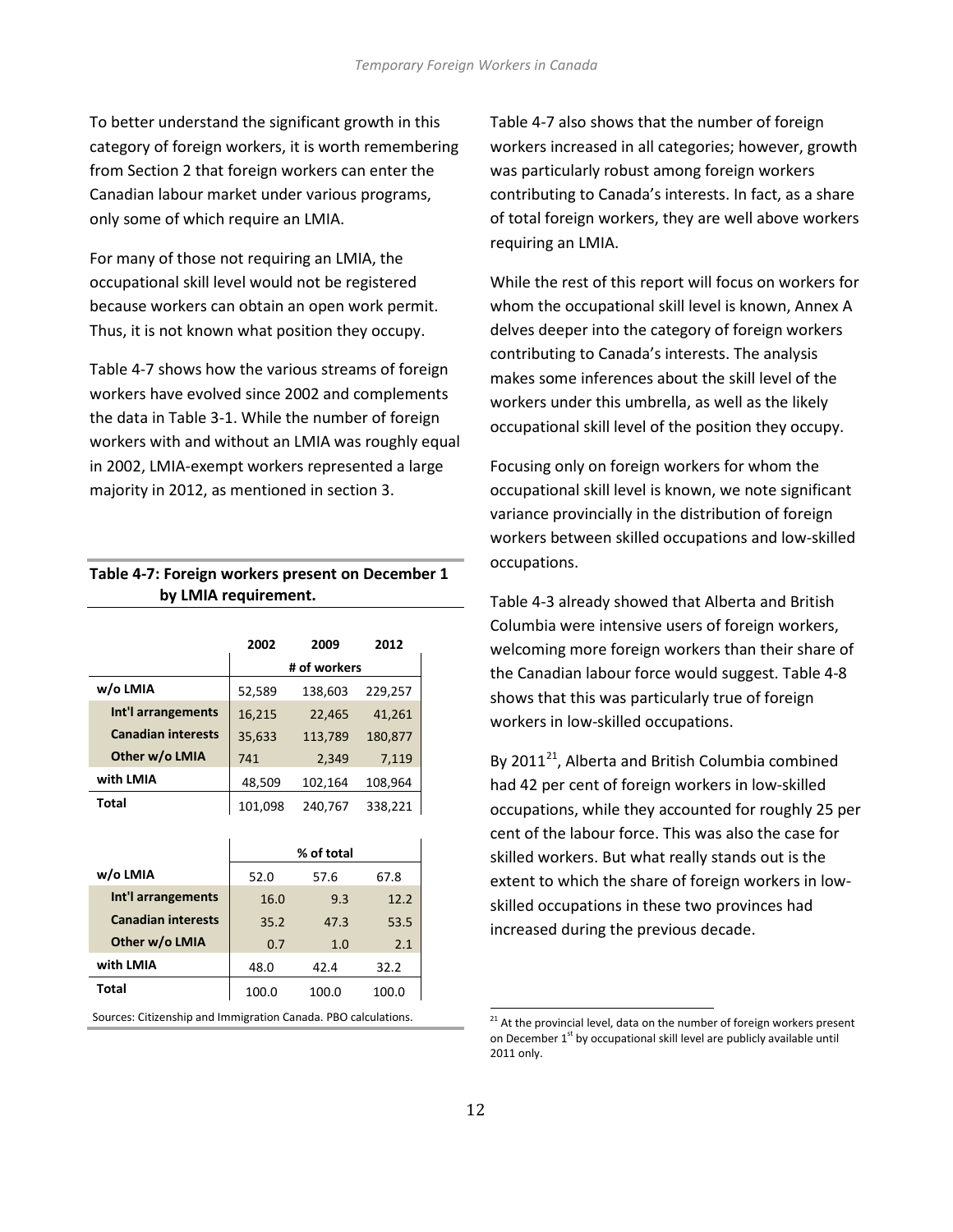In 2002, Alberta and British Columbia had less than 20 per cent of foreign workers in low-skilled occupations. By the 2009 recession, this proportion had jumped to nearly 50 per cent. Since then, the trend has reversed slightly, particularly in Alberta.

| Table 4-8: Provincial distribution of foreign workers |
|-------------------------------------------------------|
| by occupational skill level, percentage (%)           |

| Low-<br><b>Skilled</b> | 2002 | 2009 | 2011 |
|------------------------|------|------|------|
| AВ                     | 7.5  | 32.0 | 26.6 |
| ВC                     | 9.2  | 16.7 | 15.4 |
| ON                     | 68.2 | 39.2 | 42.3 |
| QC                     | 12.1 | 6.8  | 8.9  |
| <b>Others</b>          | 3.0  | 5.3  | 6.8  |
| <b>Skilled</b>         |      |      |      |
| AВ                     | 11.7 | 24.4 | 23.9 |
| ВC                     | 14.2 | 18.5 | 15.9 |
| ON                     | 47.4 | 34.2 | 34.7 |
| QC                     | 16.8 | 12.9 | 15.3 |
| <b>Others</b>          | 9.8  | 10.1 | 10.3 |

Sources: Citizenship and Immigration Canada. PBO calculations.

In fact, it was really between 2007 and 2009 that Alberta and British Columbia experienced a large influx of foreign workers in low-skilled occupations, as shown by Figure 4-9.

This increase is explained by the introduction, in September 2007, of the Expedited Labour Market Opinion (E-LMO) Pilot Project in Alberta and British Columbia to provide expedited LMIA processing to employers seeking to hire temporary foreign workers in high-demand occupations at a time when these two provinces were experiencing the highest rates of economic growth among Canadian provinces, besides Newfoundland and Labrador.

<span id="page-14-0"></span>The purpose of the E-LMO pilot project was to eliminate LMIA processing backlogs in these two provinces. Many of the jobs covered under this pilot project, which ended in 2010, were for low-skilled occupations. Gross (2014) discusses the E-LMO initiative in more detail.



**Figure 4-9 Provincial distribution of foreign workers in low-skilled occupations, 2002-2011, percentage (%)**

These observations lead to an important question: Why do Canadian employers need to rely on foreign workers to fill low-skilled positions, when there are ample unemployed Canadians who have the minimum skill level required to meet labour demand?<sup>[22](#page-13-0)</sup>

Some insights may potentially be garnered by looking in more details into the labour markets of Alberta, British Columbia and Ontario which combined account for 85 per cent of the demand for foreign workers in low-skilled occupations. Most of these foreign workers would be in the country at the initiative of Canadian employers (Appendix A).

 $22$  In 2013, there were 1.27 million unemployed Canadians for likely less than 120,000 foreign workers in low-skilled occupations, including those for which the occupational skill level is not known.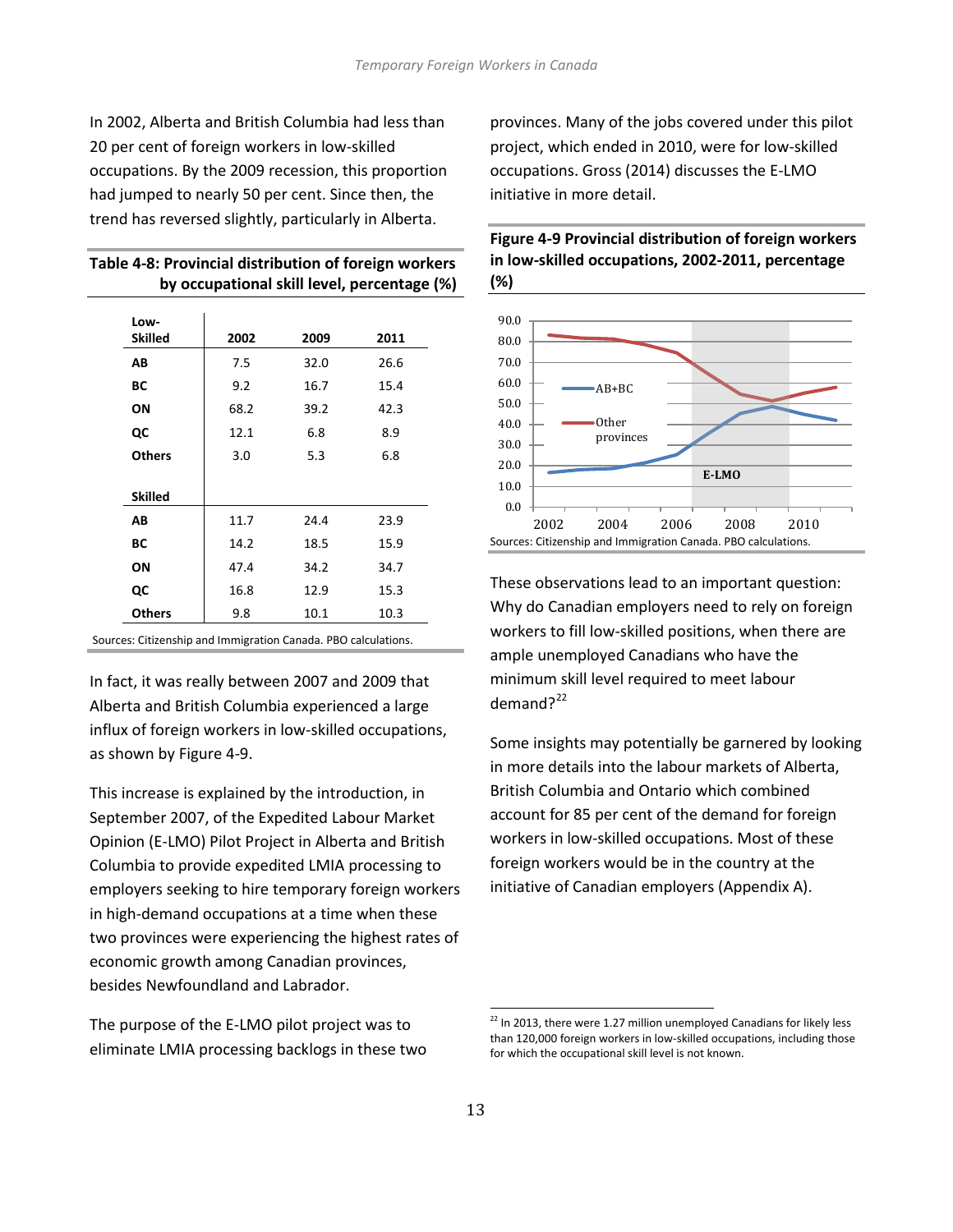# **5 Low-skilled labour force and low-skilled occupations**

To improve our understanding of the use of foreign workers in lower-skilled occupations in Alberta, British-Columbia and Ontario, we first consider the positions they occupy. Employment and Social Development Canada's annual LMIAs statistics by top occupational groups<sup>[23](#page-14-0)</sup> shows that since 2005, all three provinces had significant demand for *babysitters, nannies and parent's helpers* (NOC 6474). In Ontario, there was also significant demand for *general farm workers (*NOC 8431) and *nursery and greenhouse workers* (NOC 8432). In British Columbia, there was strong demand for *harvesting labourers* (NOC 8611) while in Alberta, it was mostly for *food counter attendants, kitchen helpers and related occupations* (NOC 6641) and *light duty cleaners* (NOC 6661).<sup>[24](#page-15-0)</sup> These same occupations are also the 5 most highly demanded at the national level since 2007.<sup>[25](#page-15-1)</sup> Moreover, they are all occupations in the low-end of the pay scale, with median wage below \$14 per hours.<sup>[26](#page-15-2)</sup>

Interestingly, for all three provinces, a very small number of lower-skill occupations made up a significant share of all LMIA approved position since 2007. In Alberta, an average of 30 percent of all LMIA positions approved were for 1) *babysitters, nannies and parent's helpers*, 2) *food counter attendants, kitchen helpers and related occupations* and 3) *light duty cleaners*. In British Columbia, 1) *babysitters,* 

<span id="page-15-3"></span> $23$ 

*nannies and parent's helpers* and 2) *harvesting labourers* represented an average of 34 per cent of all LMIA positions approved while in Ontario 60 per cent of approved positions were for 1) *babysitters, nannies and parent's helpers*, 2) *general farm workers* and 3) *nursery and greenhouse workers*.

As discussed at the beginning of Section 2, job creation can be envisioned as the result of a matching process in which firms open vacancies, workers look for jobs and given sufficient time and appropriate wage offers, vacancies are matched with suitable workers. When vacancies remain unfilled, the compensation offered is expected to increase, contingent on the ability of firms to increase their own selling price to remain profitable. If compensation does not increase, the vacancies will remain unfilled unless the pool of available workers is enlarged, for example through the use of programs allowing temporary foreign workers.

The nature of the positions occupied by many of the foreign workers in lower skilled positions in Alberta, British Columbia and Ontario suggests that employers may have resisted increasing the compensation package offered to attract domestic workers.

In the agricultural sector, the price of many products is determined in international markets or is determined in markets facing intense international competition, for example the wine industry. In the case of foreign workers working as *babysitters, nannies and parent's helpers*, they would often be hired by individual families, for example through the Live-in Caregivers program. At prevailing wages,

[http://www.esdc.gc.ca/eng/jobs/foreign\\_workers/lmo\\_statistics/annual-](http://www.esdc.gc.ca/eng/jobs/foreign_workers/lmo_statistics/annual-top-occs.shtml)

<span id="page-15-0"></span>[top-occs.shtml,](http://www.esdc.gc.ca/eng/jobs/foreign_workers/lmo_statistics/annual-top-occs.shtml) consulted in January 2015.<br><sup>24</sup> To obtain a quick description of each of these occupations, consult the *quick search* feature of the National Occupational Classification 2006 webpage at

[http://www30.hrsdc.gc.ca/NOC/English/NOC/2006/Welcome.aspx,](http://www30.hrsdc.gc.ca/NOC/English/NOC/2006/Welcome.aspx)  consulted in January 2015.<br><sup>25</sup> The exception is *Light duty cleaners*, which is in the top 10 position.

<span id="page-15-2"></span><span id="page-15-1"></span><sup>&</sup>lt;sup>26</sup> Data on median wage per occupation code is from

[http://www.jobbank.gc.ca/home-eng.do,](http://www.jobbank.gc.ca/home-eng.do) consulted in January 2015.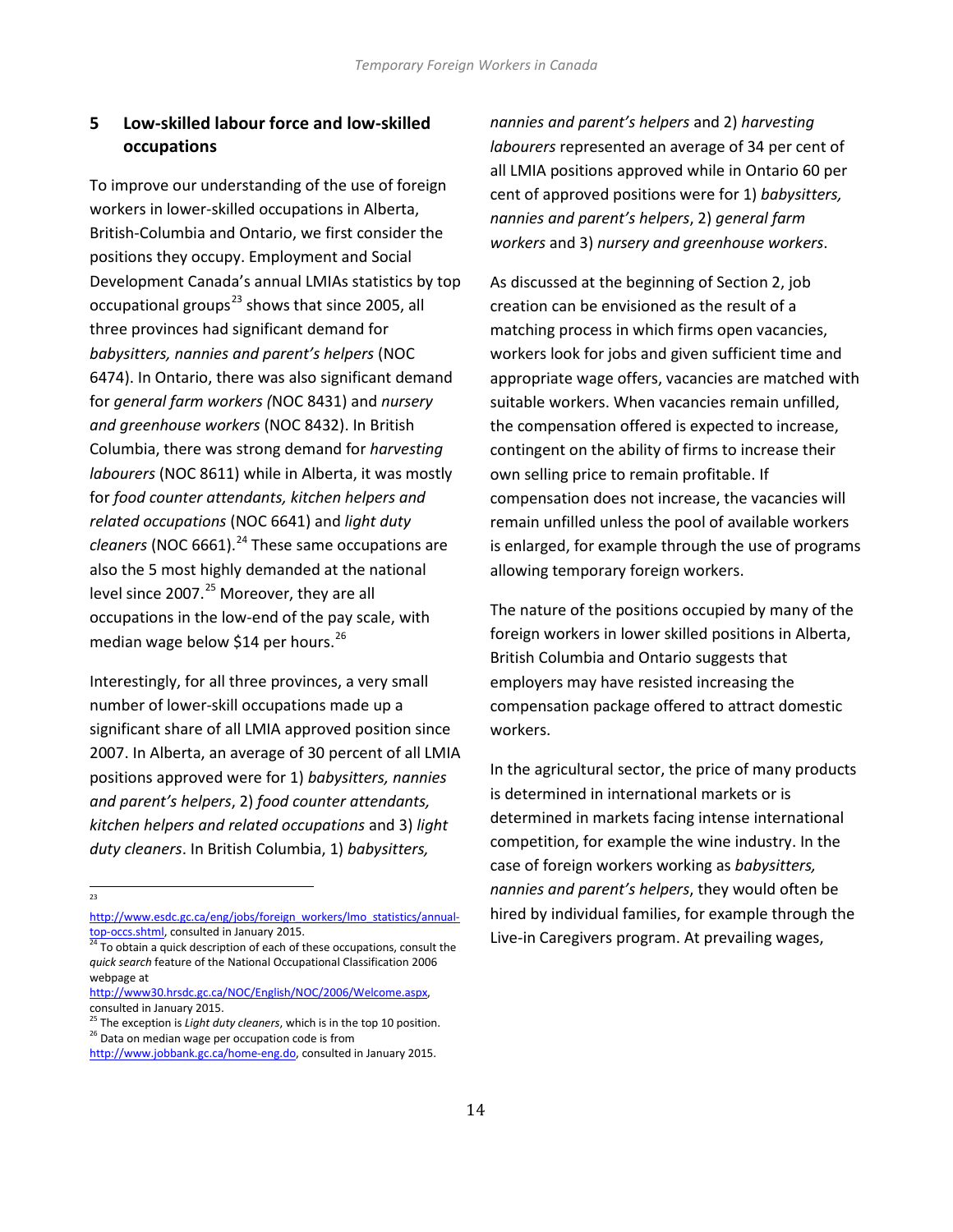many of these families might already be facing some financial stress.<sup>[27](#page-15-3)</sup>

If indeed employers in these provinces faced limited ability to raise compensation for positions in lowerskilled occupations, their capacity to fill these vacancies depended essentially on the pool of "suitable" workers available, namely the lower-skilled labour force.<sup>[28](#page-16-0)</sup>

Indeed, an important factor contributing to the survival of jobs created is the appropriate match between the skill requirement of the positions and the skill level of workers looking for or filling these positions. One would normally expect skilled positions to be filled by skilled workers and lowskilled positions to be filled primarily by lower-skilled workers.

Of course, it is possible for a skilled worker to fill a low-skilled position, given she/he will typically meet the minimum skill requirements. This is a situation called *underemployment* in the economic literature (see Box 5-1). From the point of view of employers, however, this might be a costly situation in terms of search and training costs for new employees.

#### **Box 5-1: What is underemployment?**

The notion of *underemployment* is found in many social science fields, including labour economics, education, sociology and management. Underemployment has different conceptualizations, including being overeducated, over-skilled, over-experienced, working in a field unrelated to one's area of education, holding a parttime job when one wants to work full time, or earning significantly less than wages earned in previous employment (Erdogan 2012).

Empirical research suggests that workers in underemployed positions (whether real or perceived) typically experience lower job satisfaction and organizational commitment, such as being late or absent, as well as higher turnover intentions.<sup>[29](#page-16-1)</sup>

For employers, this means that underemployed workers are potentially more likely to quit their job early into their tenure, increasing the frequency with which firms have to search, hire and train new workers. This is costly in terms of search efforts and potential mistakes made during training periods, as well as reduced output. Incidentally, the difficulty in retaining Canadian workers is often cited by employers as a reason that they prefer to rely on foreign workers to fill low-skilled positions.<sup>[30](#page-16-2)</sup> From their point of view, the use of temporary foreign workers subject to an LMIA is an attractive option because it "ties" the worker to the firm through an employer-specific work permit, up to a period of two years.

A recent study on worker reallocation by Statistics Canada (2013) brings anecdotal evidence suggesting that high turnover might play a role in the decision of firms to hire foreign workers in lower-skill occupations.

<span id="page-16-3"></span> $27$  The Live-in Caregivers program itself might have some design issues that could have resulted in inflated statistics. See for example [http://www.theglobeandmail.com/news/politics/live-in-caregivers-may](http://www.theglobeandmail.com/news/politics/live-in-caregivers-may-be-next-target-of-immigration-reform/article19304029/)[be-next-target-of-immigration-reform/article19304029/,](http://www.theglobeandmail.com/news/politics/live-in-caregivers-may-be-next-target-of-immigration-reform/article19304029/) consulted in January 2015.

<span id="page-16-2"></span><span id="page-16-1"></span><span id="page-16-0"></span><sup>&</sup>lt;sup>28</sup> While the lower-skilled labour force, whether employed or unemployed, represent the natural pool from which to fill lowers-skilled positions, the fact that employers could not fill some of their positions with domestic workers suggests that at current level of proposed compensation, they were not able to attract lower-skilled employed workers. Thus, it is likely that the actual pool from which they could find workers would be further limited to lower-skilled unemployed workers.

<sup>&</sup>lt;sup>29</sup> See for example Maynard *et al.* (2006) or Erdogan and Bauer (2011). <sup>30</sup> As an example, see

[http://www.theglobeandmail.com/news/national/first-nations-coming](http://www.theglobeandmail.com/news/national/first-nations-coming-second-to-temporary-foreign-workers/article21084696/)[second-to-temporary-foreign-workers/article21084696/,](http://www.theglobeandmail.com/news/national/first-nations-coming-second-to-temporary-foreign-workers/article21084696/) consulted in January 2015.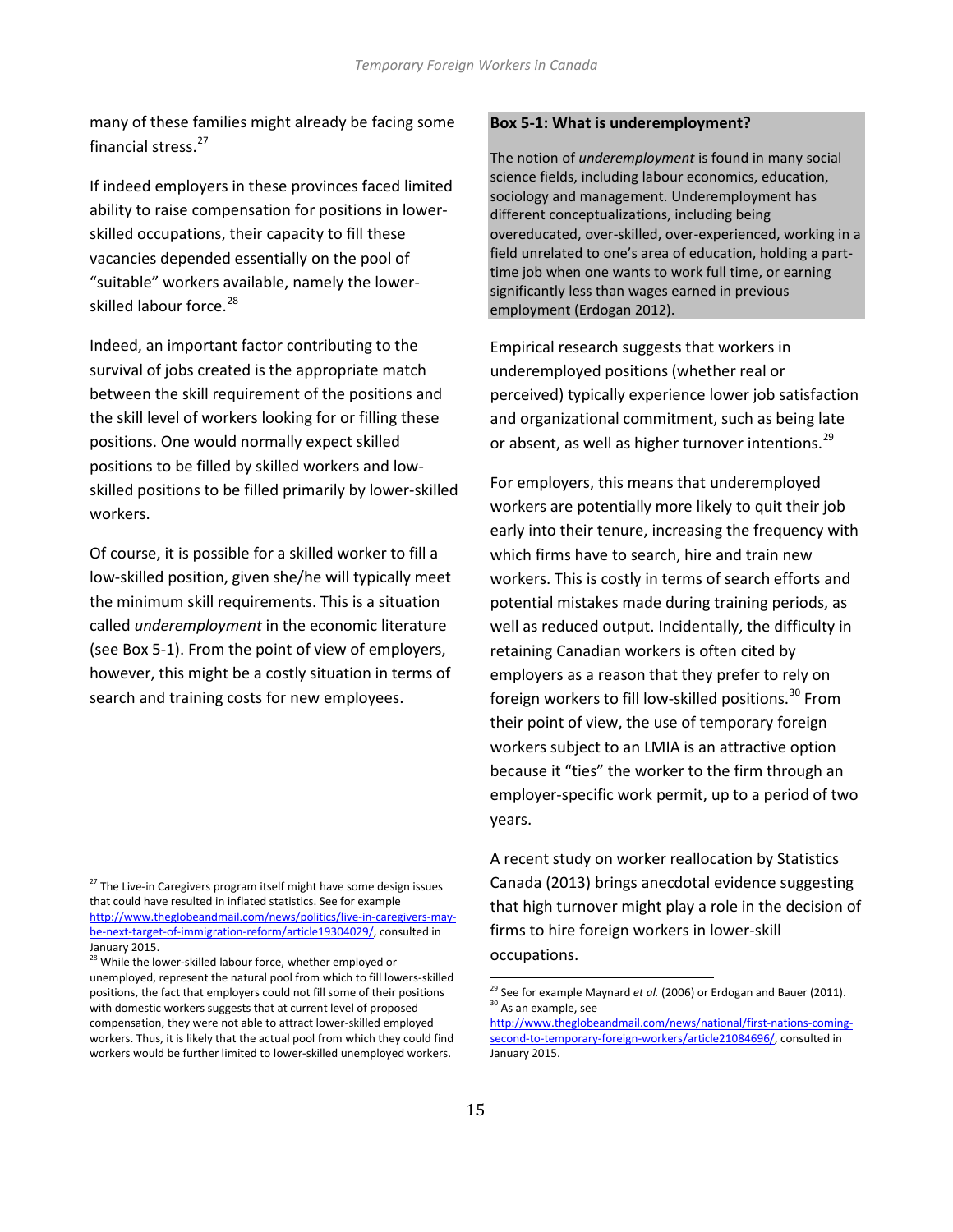Statistics Canada's study investigates worker reallocation rates along various dimensions (see Box 5-2). The study looks at average rates over the 2000 to 2008 period. Of note, the sample ends just a year after the introduction of the E-LMO pilot project in September 2007. As such, the findings of Statistics Canada reflect for the most part the conditions that were prevailing before the important influx of foreign workers in Alberta and British Columbia after 2007.

Three findings of Statistics Canada's study are particularly relevant for this report. First, industries with lower hourly wages typically experience higher reallocation rates. Second, separation rates were much higher for low-skilled workers than for workers who had achieved at least a high school education. This is not surprising, given that lower-skilled workers typically attract lower wages. Third, Statistics Canada found that the industrial sectors experiencing the highest separation rates were 1) *accommodation and food services*, 2) *agriculture, forestry, and fishing and hunting*, 3) *retail trade*, 4) *construction* and 5) *other industries*.

#### **Box 5-2: What is the worker reallocation rate?**

The worker reallocation rate captures the degree to which workers move into firms or separate from firms (Statistics Canada (2013), p.9). It is calculated as the sum of the hiring rate and the separation rate. The *hiring rate* captures movements of workers into firms, while the *separation rate* captures movements of workers out of firms resulting from layoffs, quits, or separations for other reasons.

<span id="page-17-2"></span><span id="page-17-1"></span><span id="page-17-0"></span>Consistent with these findings, it is noteworthy that a large number of foreign workers in lower-skill occupations in Alberta, British Columbia and Ontario

were in the agricultural sector as well as in the food services industry.<sup>[31](#page-16-3)</sup>

Compounding the problem of higher separation rate for employers in some lower-skilled occupation is the shrinking of the lower-skilled labour force. Indeed, while developed economies still require many lowskilled positions to be filled, increased access to education and mandatory schooling has resulted in a workforce that is more highly educated than in the past (OECD 2008).

In 2006, for example, Canada's low-skilled labour force represented 14.6 per cent of the total labour force.<sup>[32](#page-17-0)</sup> By 2013, this proportion had declined to 10.7 per cent. Moreover, because of the decline in fertility rates over time, new cohorts entering the labour force every year are generally shrinking. As the OECD (2008) pointed out:

*The combined effect of increased attainment levels and shrinking cohorts is to effectively reduce the supply of workers for lesser skilled jobs.*

This phenomenon is well observed in Canada. Figure 5-1 illustrates the decline of the Canadian low-skilled labour force, that is, the labour force that has a primary education or attended secondary school but did not complete it. Between 2002 and 2013, it declined 26 per cent. $33$ 

<sup>31</sup> In NAICS 2007, foreign workers coming as *Babysitters, nannies and parent's helper,* often under the Live-in caregiver program, would be considered employed by private households in the sector *Other Services (except Public Administration*). In Statistics Canada's study, this sector

<sup>&</sup>lt;sup>32</sup> As a comparison, this compares to an average of 19.4 per cent for high income OECD countries (OECD 2008).

 $33$  This phenomenon began well before 2002. In fact, since 1990, the lowskilled labour shrank by 50 per cent while the skilled labour force increased 66 per cent.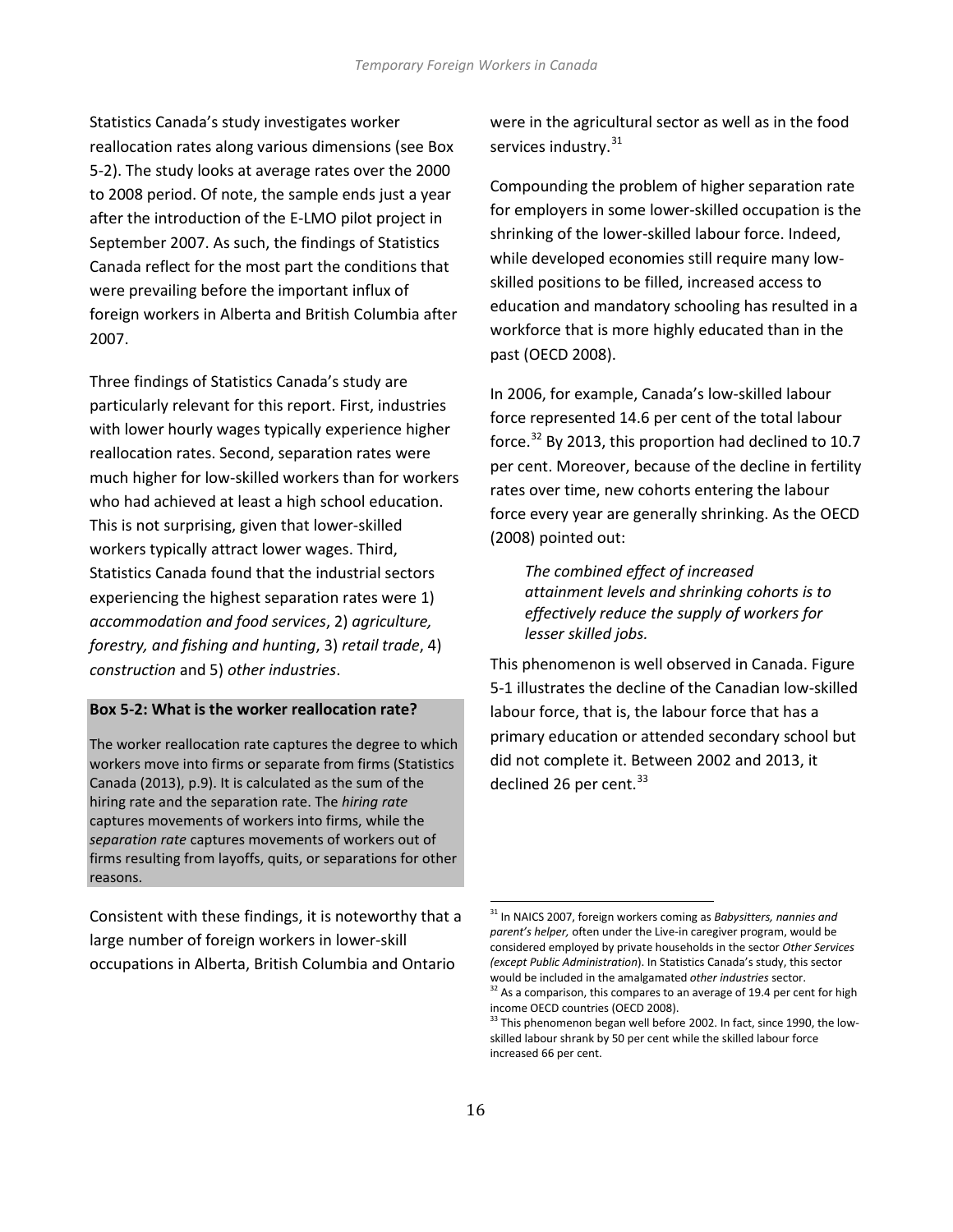This definition of lower skilled labour force matches well the concept used by OECD (2008), namely those workers whose education level is less than upper secondary. Moreover, it is possible to link it to the definition of lower-skilled occupations in the National Occupational Classification system (Box 4- 1).





*Lower-skilled labour force is the sum of the labour force that has 0 to 8 years of education and the labour force that has some high school.*

Sources: Statistics Canada Cansim Table 202-0004. PBO calculations.

Moreover, while low-skilled workers experienced a large increase in unemployment following the recession, their number was essentially back at its pre-recession low by 2013, even though the unemployment rate of lower-skilled workers remained high at the national level.(Figure 5-2).

#### **Figure 5-2 Unemployment rate by educational attainment, Canada, 2002-2013, %**



*Note: In the figure, some high school or less represent the unemployment rate of low-skilled Canadians.*

Source: Statistics Canada Cansim Table 202-0004.

The main consequence of this shrinking of the lowerskilled labour force is that it is potentially harder for employers, at current wages, to find "suitable" candidates, namely candidates whose skill level matches that of the position for which they apply.

A closer look at provincial data allows one to assess the extent by which this can potentially prove constraining for employers. Figures 5-3 to 5-5 show the number of foreign workers in low-skilled positions in relation to the number of low-skilled unemployed Canadian workers for each of these three provinces. It is important to emphasize that the lack of detailed data on labour supply and labour demand does not allow PBO to draw robust conclusions on whether labour markets are really tight and whether there is a real need for temporary foreign workers for all categories of low-skilled occupations. The analysis below provides indications that in certain regions access to domestic low-skilled workers may have been difficult in the past.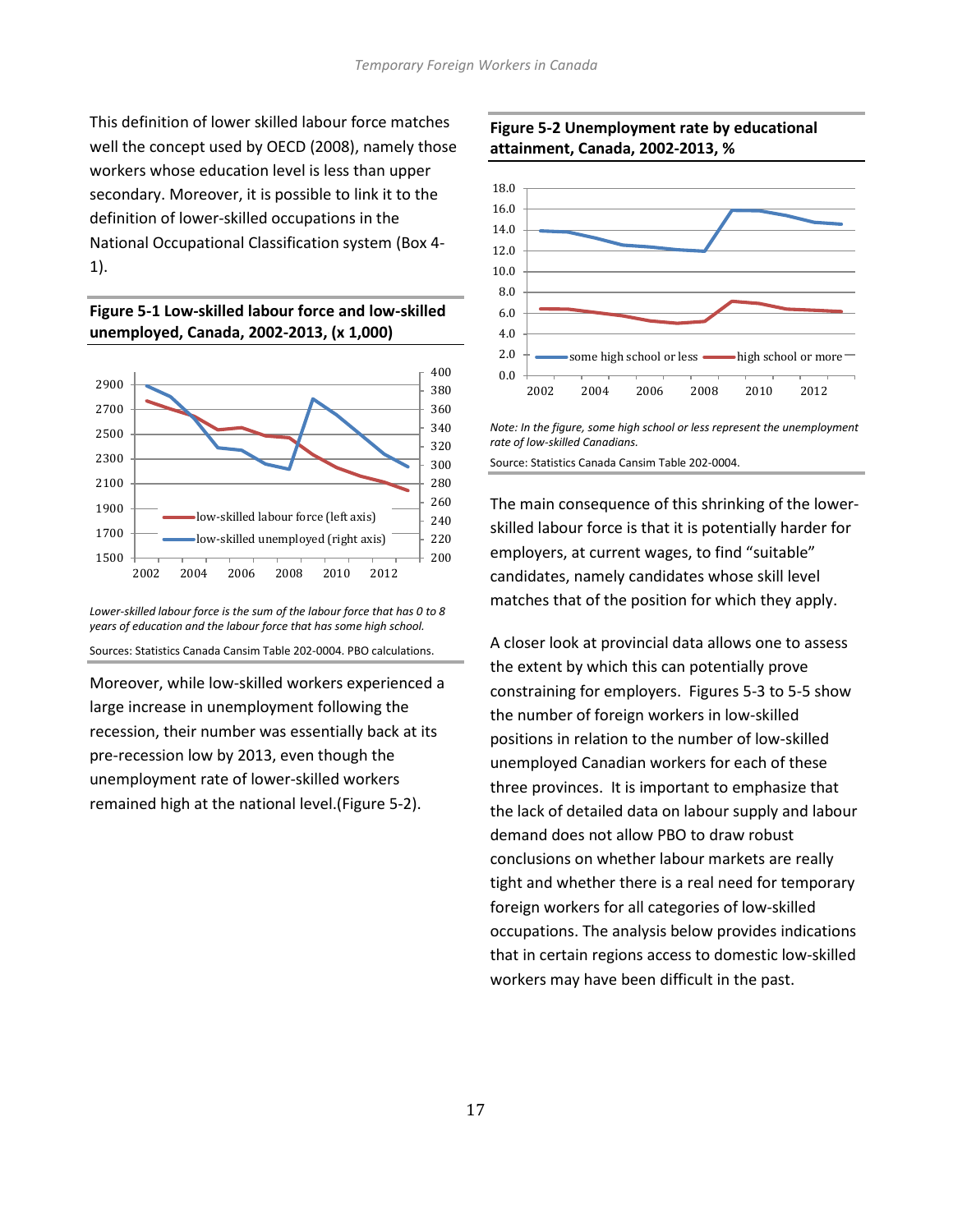



Sources: Citizenship and Immigration Canada. Statistics Canada. PBO calculations.

# **Figure 5-4 British Columbia, low-skilled unemployed and foreign workers in low-skilled positions, 2002- 2013, (x 1,000)**



Sources: Citizenship and Immigration Canada. Statistics Canada. PBO calculations.

#### **Figure 5-5 Ontario, low-skilled unemployed and foreign workers in low-skilled positions, 2002-2013, (x 1,000)**



Sources: Citizenship and Immigration Canada. Statistics Canada. PBO calculations.

It is interesting to note that in the period up to the 2009 recession, all three provinces were experiencing a decline in the number of low-skilled unemployed Canadian workers; the decline was particularly rapid (proportionally speaking) in Alberta and British Columbia.

Moreover, by 2013, the number of low-skilled unemployed workers in all three provinces had returned to the pre-recession low. It is also noteworthy that the number of foreign workers has been declining following the recession, although updated data could show that the downward trend has reversed after 2011, the last year for which provincial data points are publicly available.

It is noteworthy that by the time the recession hit, there were more foreign workers in low-skilled positions in Alberta than there were low-skilled unemployed domestic workers, the natural pool from which to fill these positions. Had all these lowskilled positions been occupied by low-skilled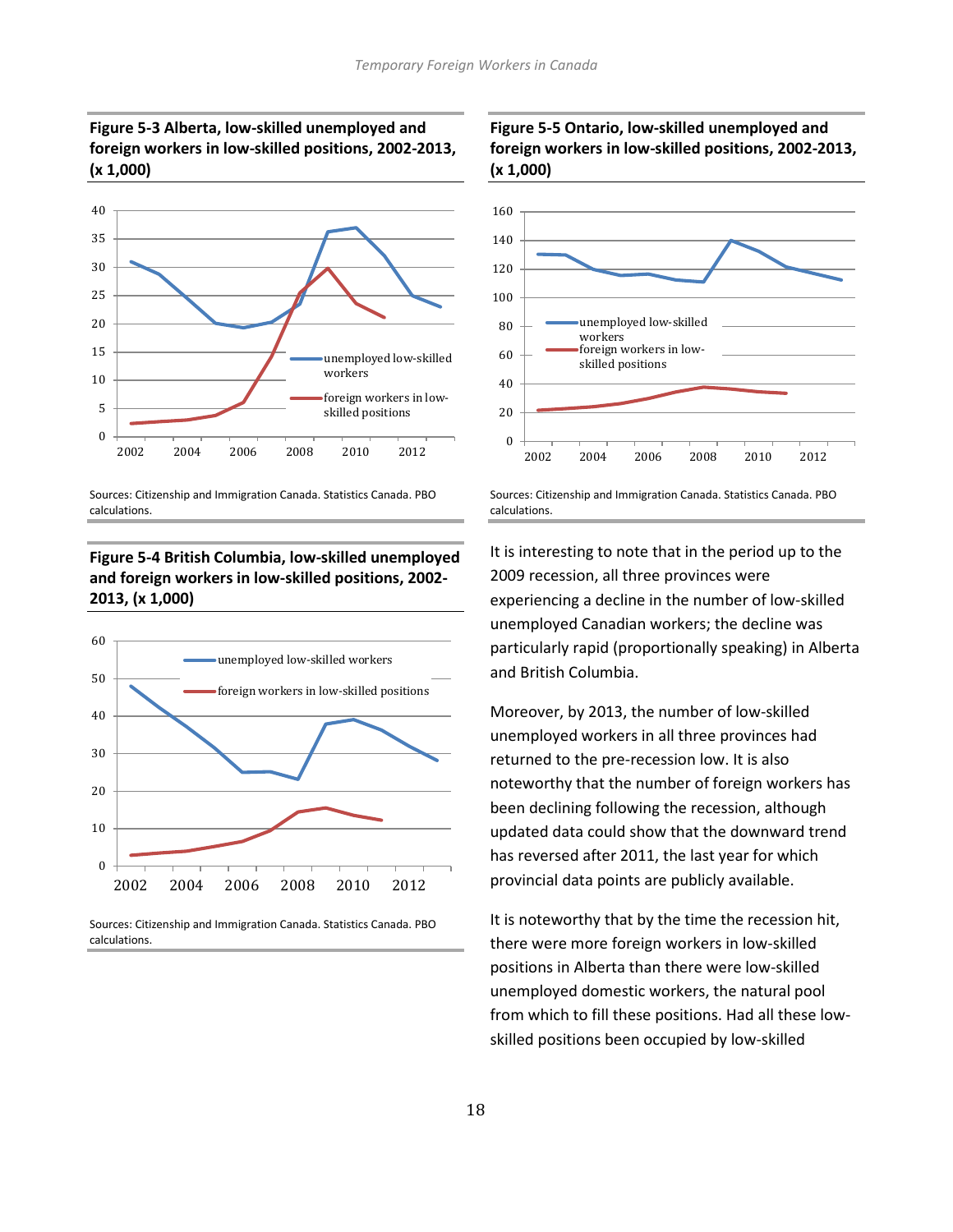unemployed domestic workers, the province might have ended up with a tight labour market.

In British Columbia, the situation was similar but to a lesser degree. By 2008, there were just 1.6 lowskilled unemployed domestic workers for every lowskilled position filled by a foreign worker.

In the case of Ontario, it is less clear why there was a continuous increase in the number of foreign workers occupying low-skilled positions in the run-up to the recession. Data show that even at its prerecession low, there were still three low-skilled unemployed domestic workers for each low-skilled position filled by a foreign worker. Moreover, the province was experiencing the second lowest separation rates among all Canadian provinces.

The process of filling an open vacancy is harder to achieve when there is a geographical gap between the location of open vacancies and the location of available workers. This is particularly true for lowskilled jobs which tend to be more precarious and to offer lower wages, reducing the benefits of relocating relative to the cost of moving one's family.

To investigate this issue further, we look at how foreign workers are distributed within each province. Figure 5-6 presents the same information as figure 5- 3, with an emphasis on Alberta's local labour markets.<sup>[34](#page-17-2)</sup>

# **Figure 5-6 Alberta, low-skilled unemployed and foreign workers in low-skilled positions, local markets, 2002-2013**







Sources: Citizenship and Immigration Canada. Statistics Canada. PBO calculations.

While there are generally more unemployed lowskilled workers than temporary foreign workers low skilled positions in Edmonton and Calgary, the

<span id="page-20-0"></span><sup>&</sup>lt;sup>34</sup> Local breakdown is dictated by the availability of labour market data at the regional level for each province as provided by Statistics Canada.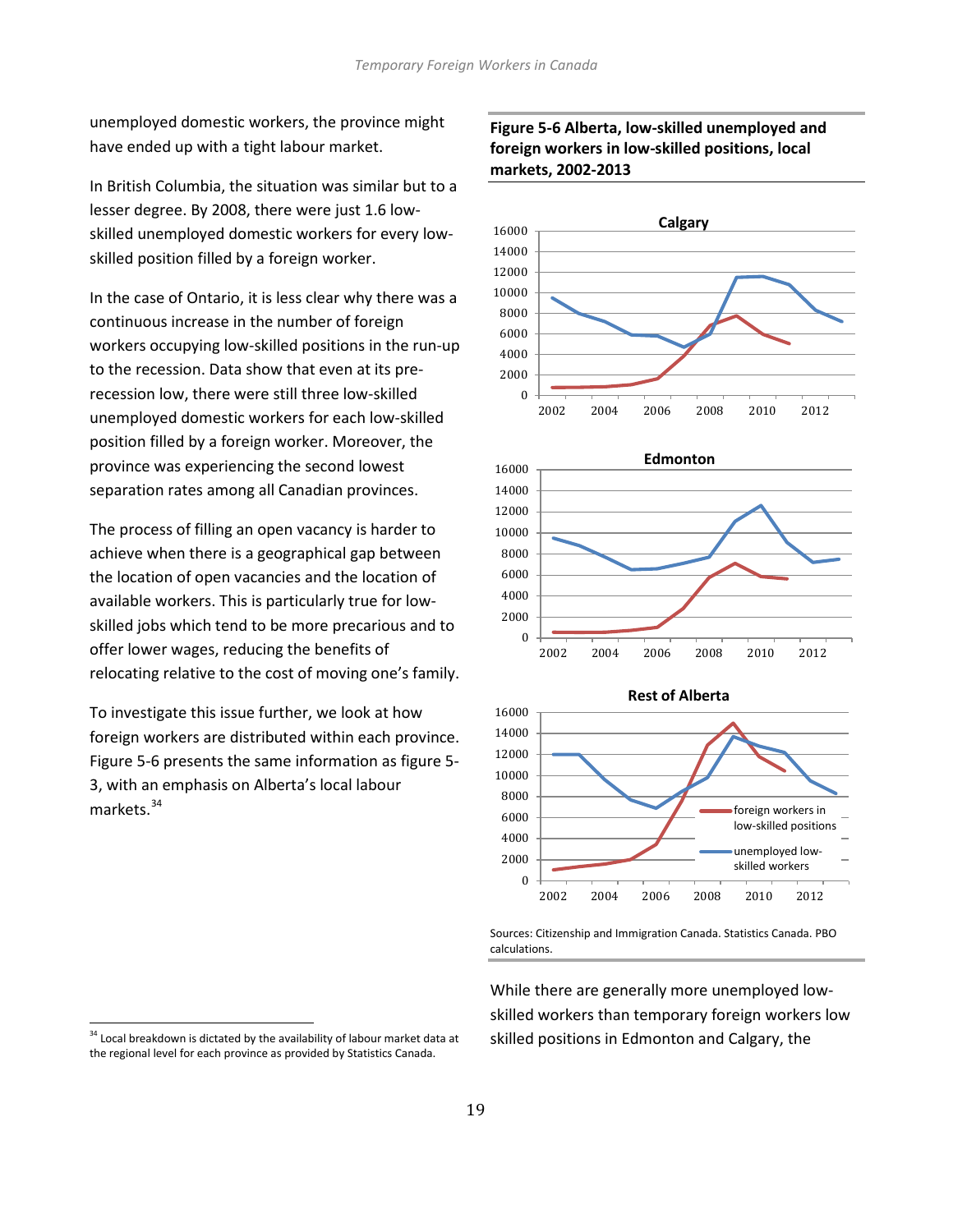province's smaller cities are experiencing the opposite situation. It is perhaps not surprising, then, that more than half of the foreign workers in the province reside outside Calgary and Edmonton.

#### **Figure 5-7 British BRITISH COLUMBIAColumbia, lowskilled unemployed and foreign workers in lowskilled positions, local markets, 2002-2013**







*All other CMAs include Abbotsford, Kelowna and Victoria.* 

Sources: Citizenship and Immigration Canada. Statistics Canada. PBO calculations.

It is possible that improvements in sharing information about open vacancies could partly mitigate the need to rely on foreign workers in Edmonton. Lower-skilled positions could be filled by lower-skilled workers from other locations if there are appropriate incentives, like higher compensation.

British Columbia's situation resembles that in Alberta. In smaller cities, the number of foreign workers in low-skilled positions was essentially equal to the number of low-skilled unemployed workers.

Vancouver had fewer than two unemployed lowskilled domestic workers for every low-skilled position occupied by a foreign worker at the onset of the recession.

As in the case of Edmonton, it appears that better dissemination of information about job openings in Vancouver could mitigate partly the need to rely on foreign workers in the city. Other British Columbia CMAs (Abbotsford, Kelowna and Victoria) made little use of foreign workers.

In Ontario, essentially all foreign workers in lowskilled positions (95 per cent) are either in Toronto or in smaller centres that are not CMAs. In smaller centres, the number of foreign workers in low-skilled occupations was about equal to the number of lowskilled unemployed Ontarian workers.

Unlike Edmonton and Vancouver, it is harder to understand why there were more than 10,000 foreign workers occupying low-skilled positions in Toronto in 2011, considering that even at the peak of the economic cycle there were still about four lowskilled unemployed domestic workers to fill each of these positions. However, Toronto is a very large urban centre, which can potentially create unique challenges in matching workers and vacancies, for example in terms of commute time.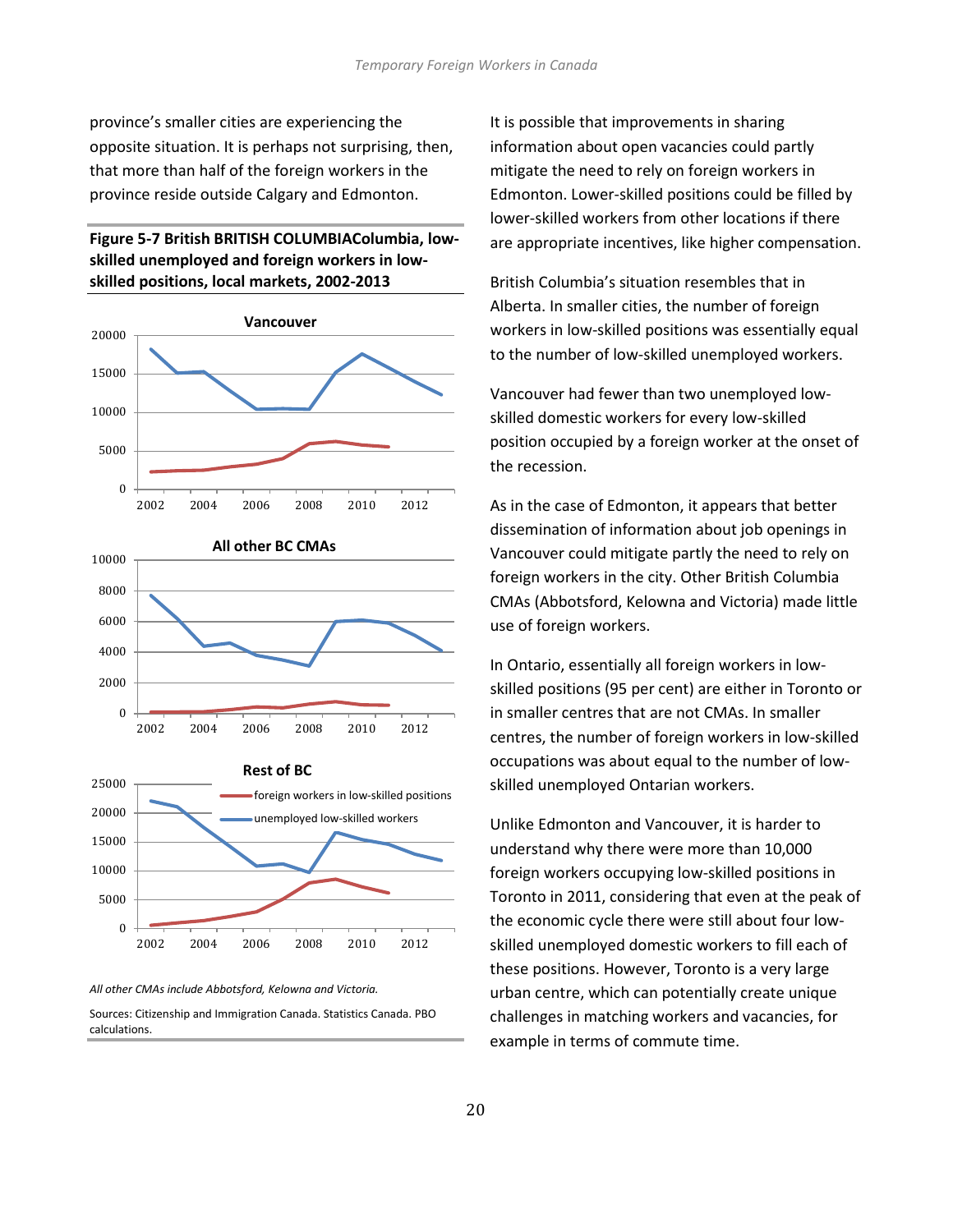## **Figure 5-8 Ontario, low-skilled unemployed and foreign workers in low-skilled positions, local markets, 2002-2013**





 $\theta$ 10000 20000 The main conclusion of these observations is that in the short run, based on partial information, there is an appearance of tightness in the market for lowerskilled positions in Alberta and in smaller centres in British Columbia and Ontario.<sup>[35](#page-20-0)</sup>

However, one could argue that access to foreign workers unduly delays, on the part of the firms, the required productivity-enhancing investments that would allow them to offer higher compensation to attract domestic workers while mitigating price increases. Thus, it is important that the policy parameters of the Temporary Foreign Worker Program are designed such that firms find it more profitable, ultimately, to rely on the domestic labour force than on foreign workers.



2002 2004 2006 2008 2010 2012

*All other CMAs include Ottawa, Kingston, Greater Sudbury, Peterborough, Oshawa, Hamilton, St. Catharines & Niagara, Brantford, Guelph, London, Windsor, Barrie, Kitchener and Thunder Bay.*

<span id="page-22-0"></span>*Sources:* Citizenship and Immigration Canada. Statistics Canada. PBO calculations.

<sup>&</sup>lt;sup>35</sup> It is possible that changes introduced in June 2014 to the Temporary Foreign Worker Program might be detrimental to these regions because the changes target significantly low-paid, lower-skilled occupations. In fact, one can conjecture that the changes will affect Alberta proportionally more, as well as employers in the accommodation and food services sector. Indeed, the changes introduced are not applicable to employers who are hiring foreign workers for positions related to onfarm agriculture, which represent an important share of the demand from firms in British Columbia and Ontario.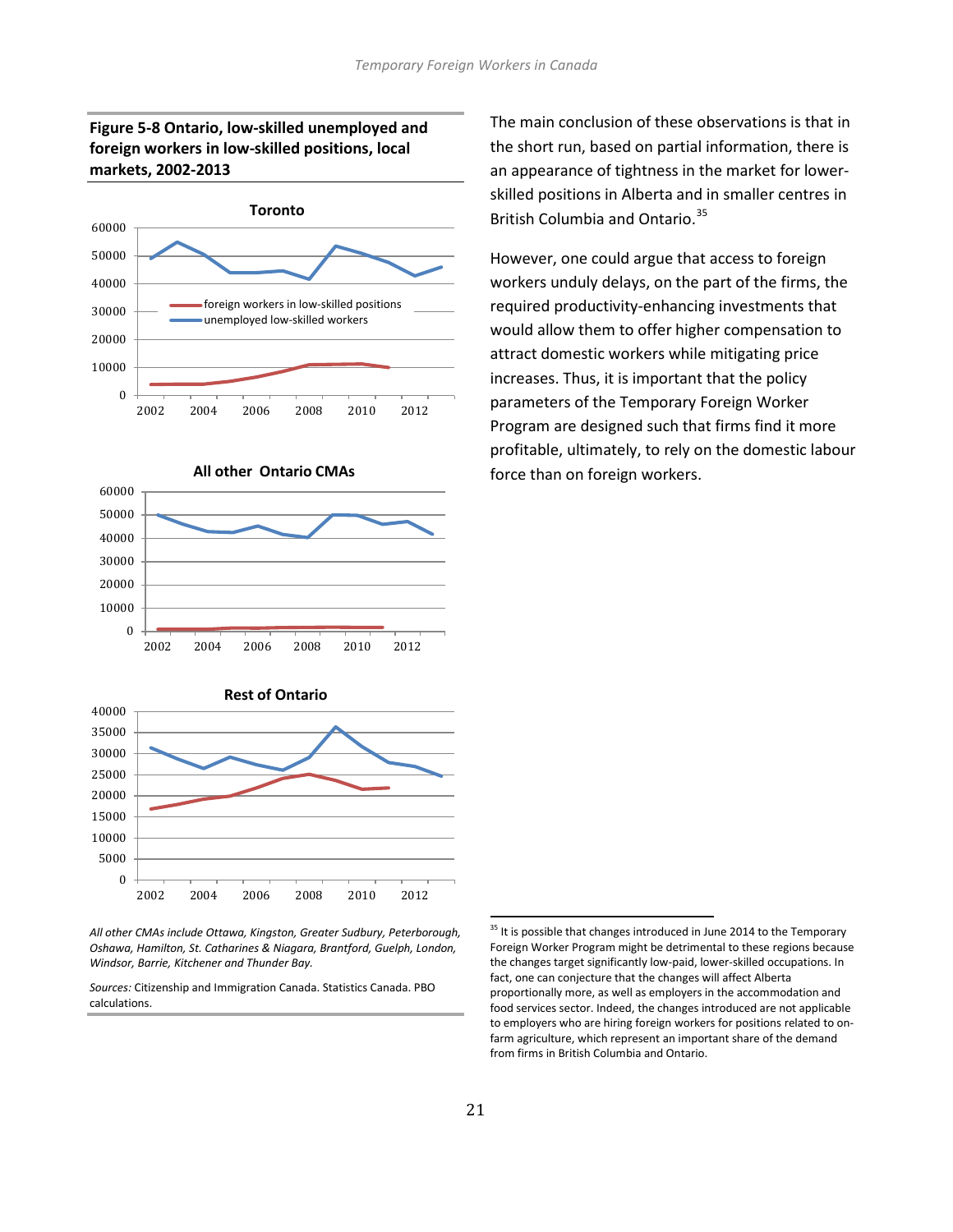# **References**

- Erdogan, Berrin, & Bauer, Talya. (2011). The Impact of Underemployment on Turnover and Career Trajectories. In D. Maynard, & D. Feldman, *Erdogan and Bauer* (pp. 215-232). Springer.
- Gross, D. M. (2014). *Temporary Foreign Workers in Canada.* C.D. Howe Institute, Commentary No. 407.
- Gross, D. M., & Schmitt, N. (2012). *Temporary Foreign Workers and Regional Labour Market Disparities in Canada.* Canadian Public Policy, Vol. XXXVIII, No. 2,.
- Maynard, D., Joseph, T., & Maynard, A. (2006). Underemployment, job attitudes and turnover intentions. *Journal of Organizational Behaviour, vol 27*, 509-536.
- Morissette, R., Lu, U., & Qiu, T. (2013). Worker Reallocation in Canada. *Analytical Studies Branch Research Paper, Statistics Canada*.
- OECD. (2008). Management of Low-Skilled Labour Migration. *International Migration Outlook 2008, OECD Publishing*.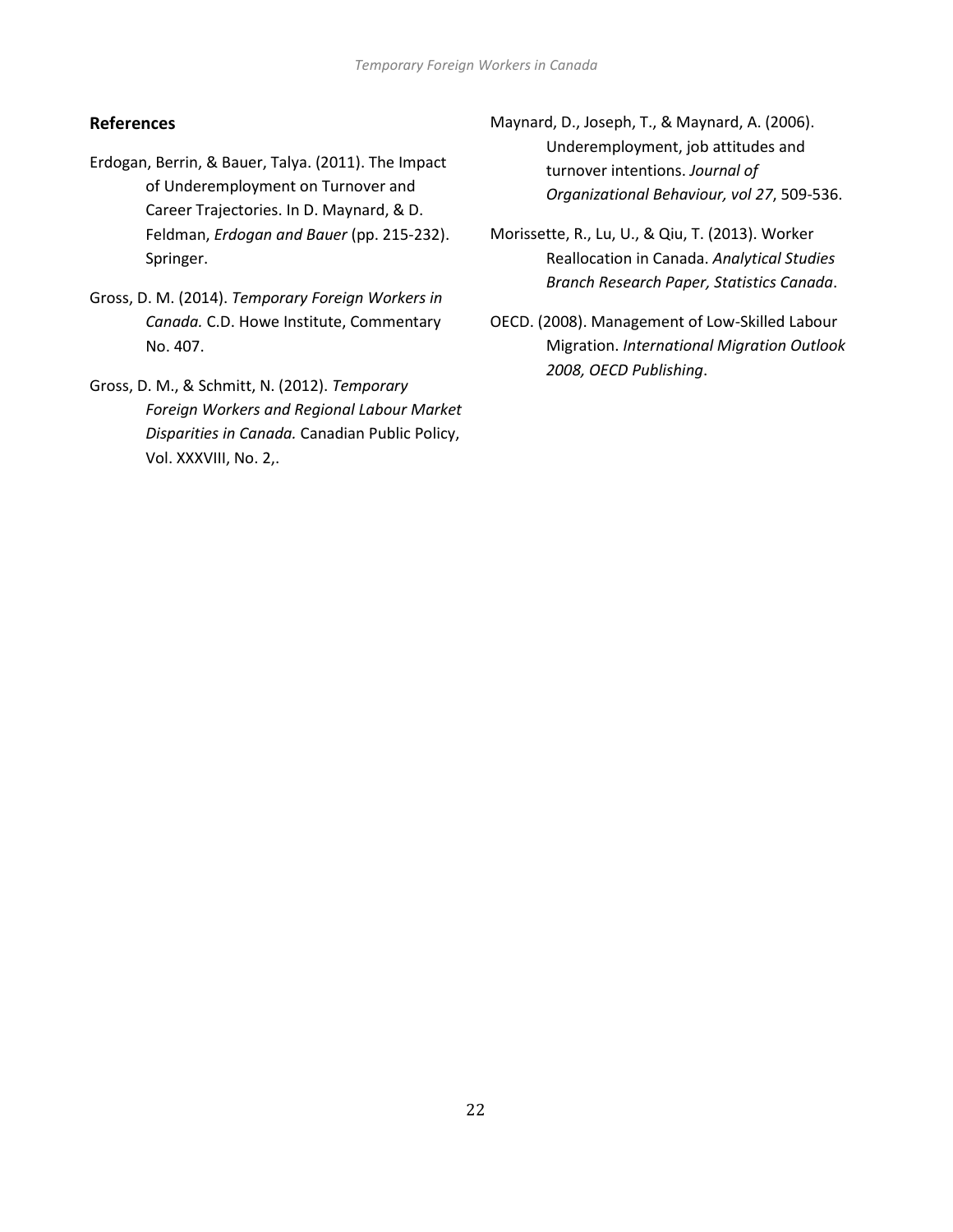# **Appendix A Summary Characteristics of Temporary Foreign Workers Program and International Mobility Program**

**Table A-1 Temporary Foreign Worker Program and International Mobility Program**

| <b>Temporary Foreign Worker Program Objective:</b><br>Last resort for employers to fill jobs for<br><b>0.which qualified Canadians are not</b><br>available | <b>International Mobility Programs Objective:</b><br>To advance Canada's broad economic<br>and cultural national interest |
|-------------------------------------------------------------------------------------------------------------------------------------------------------------|---------------------------------------------------------------------------------------------------------------------------|
| Based on employer demand to fill specific jobs                                                                                                              | Not based on employer demand                                                                                              |
| Unilateral and discretionary                                                                                                                                | Base largely on multilateral/bilateral agreements with<br>other countries (e.g. NAFTA, GATS)                              |
| Employer must pass Labour Market Impact Assessment<br>(formerly LMO)                                                                                        | No Labour Market Impact Assessment required                                                                               |
| Lead department ESDC                                                                                                                                        | Lead department CIC                                                                                                       |
| No reciprocity                                                                                                                                              | Based largely on reciprocity                                                                                              |
| Employer-specific work permits (TFWs tied to one employer)                                                                                                  | Generally open permits (participants have greater<br>mobility)                                                            |
| Majority are low-skilled (e.g. farm workers)                                                                                                                | Majority are high skill / high wage                                                                                       |
| Last and limited resort because no Canadians are available                                                                                                  | Workers & reciprocity are deemed to be in the national<br>economic and cultural interest                                  |
| Main source countries are developing countries                                                                                                              | Main source countries are highly developed                                                                                |

Source: ESDC (2014). See [http://www.esdc.gc.ca/eng/jobs/foreign\\_workers/reform/index.shtml,](http://www.esdc.gc.ca/eng/jobs/foreign_workers/reform/index.shtml) under *Read more*, consulted in November 2014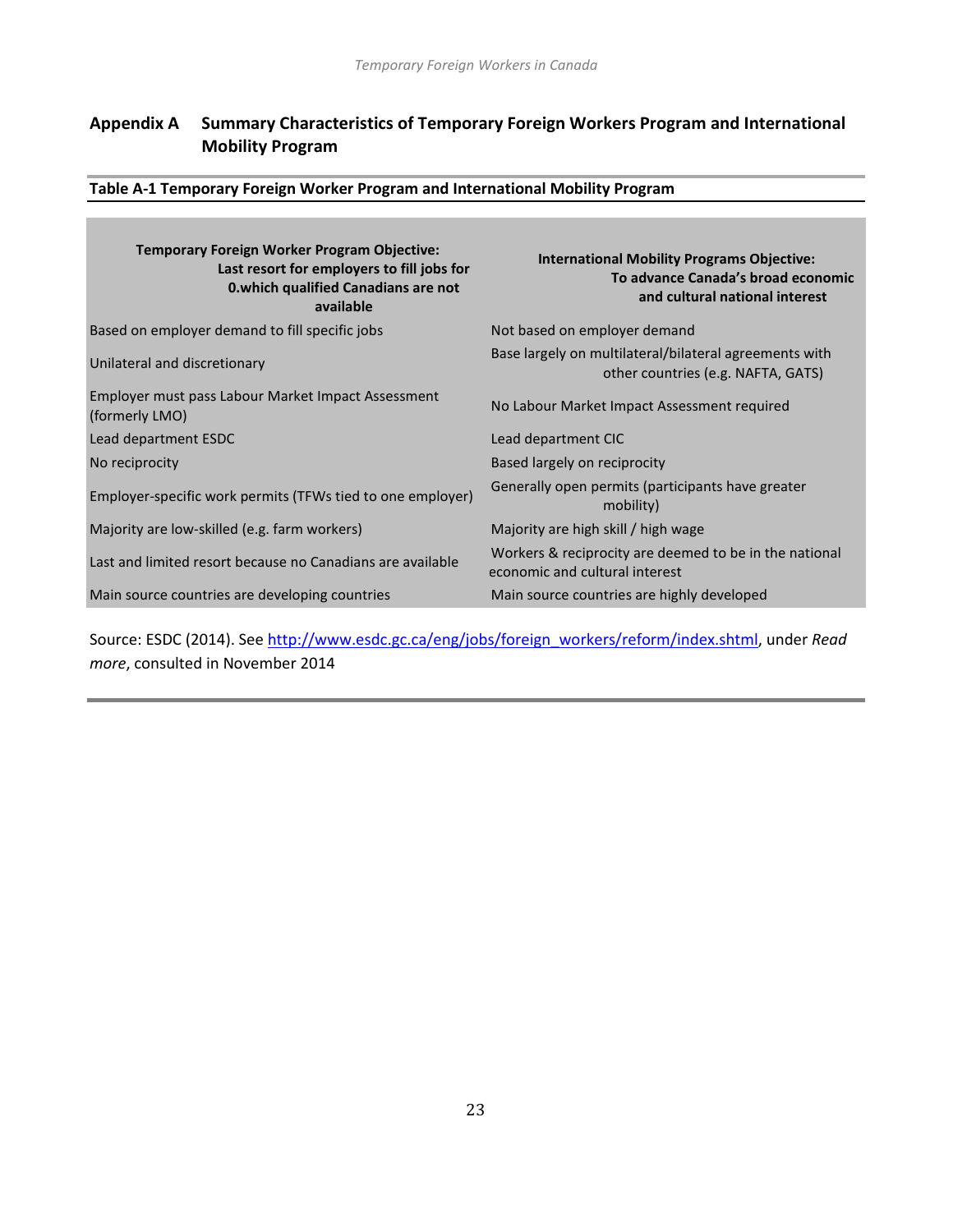# **Appendix B**

#### **Table B-1 Foreign workers as a share of local labour forces, Census Metropolitan Areas, 2002-2012**

|                                                | 2002 | 2009 | 2012 |
|------------------------------------------------|------|------|------|
|                                                |      | %    |      |
| St. John's, NFL                                | 0.26 | 0.35 | 0.40 |
| Halifax, NS                                    | 0.52 | 0.88 | 1.08 |
| Moncton, NB                                    | 0.12 | 0.51 | 0.77 |
| Saint John, NB                                 | 0.14 | 0.53 | 0.34 |
| Québec, QC                                     | 0.18 | 0.37 | 0.48 |
| Sherbrooke, QC                                 | 0.17 | 0.31 | 0.49 |
| Montréal, QC                                   | 0.57 | 1.08 | 1.57 |
| Ottawa-Gatineau, ON & QC                       | 0.51 | 0.64 | 0.75 |
| Kingston, ON                                   | 0.14 | 0.24 | 0.29 |
| Oshawa, ON                                     | 0.28 | 0.33 | 0.34 |
| Toronto, ON                                    | 0.65 | 1.42 | 1.95 |
| Hamilton, ON                                   | 0.26 | 0.48 | 0.59 |
| St. Catharines-Niagara, ON                     | 0.26 | 0.43 | 0.52 |
| Kitchener-Cambridge-Waterloo, ON               | 0.26 | 0.47 | 0.59 |
| London, ON                                     | 0.31 | 0.56 | 0.68 |
| Windsor, ON                                    | 0.68 | 0.36 | 0.92 |
| Greater Sudbury, ON                            | 0.13 | 0.34 | 0.46 |
| Winnipeg, MB                                   | 0.32 | 0.64 | 0.68 |
| Regina, SK                                     | 0.29 | 1.11 | 1.78 |
| Saskatoon, SK                                  | 0.37 | 1.31 | 1.55 |
| Calgary, AB                                    | 0.67 | 2.64 | 2.76 |
| Edmonton, AB                                   | 0.46 | 2.30 | 2.45 |
| Kelowna, BC                                    | 0.25 | 1.35 | 1.09 |
| Abbotsford-Mission, BC                         | 0.17 | 0.57 | 0.54 |
| Vancouver, BC                                  | 1.20 | 2.92 | 2.46 |
| Victoria, BC                                   | 0.19 | 0.33 | 0.33 |
| Canada<br>Sources: PBO, CIC, Statistics Canada | 0.61 | 1.52 | 1.79 |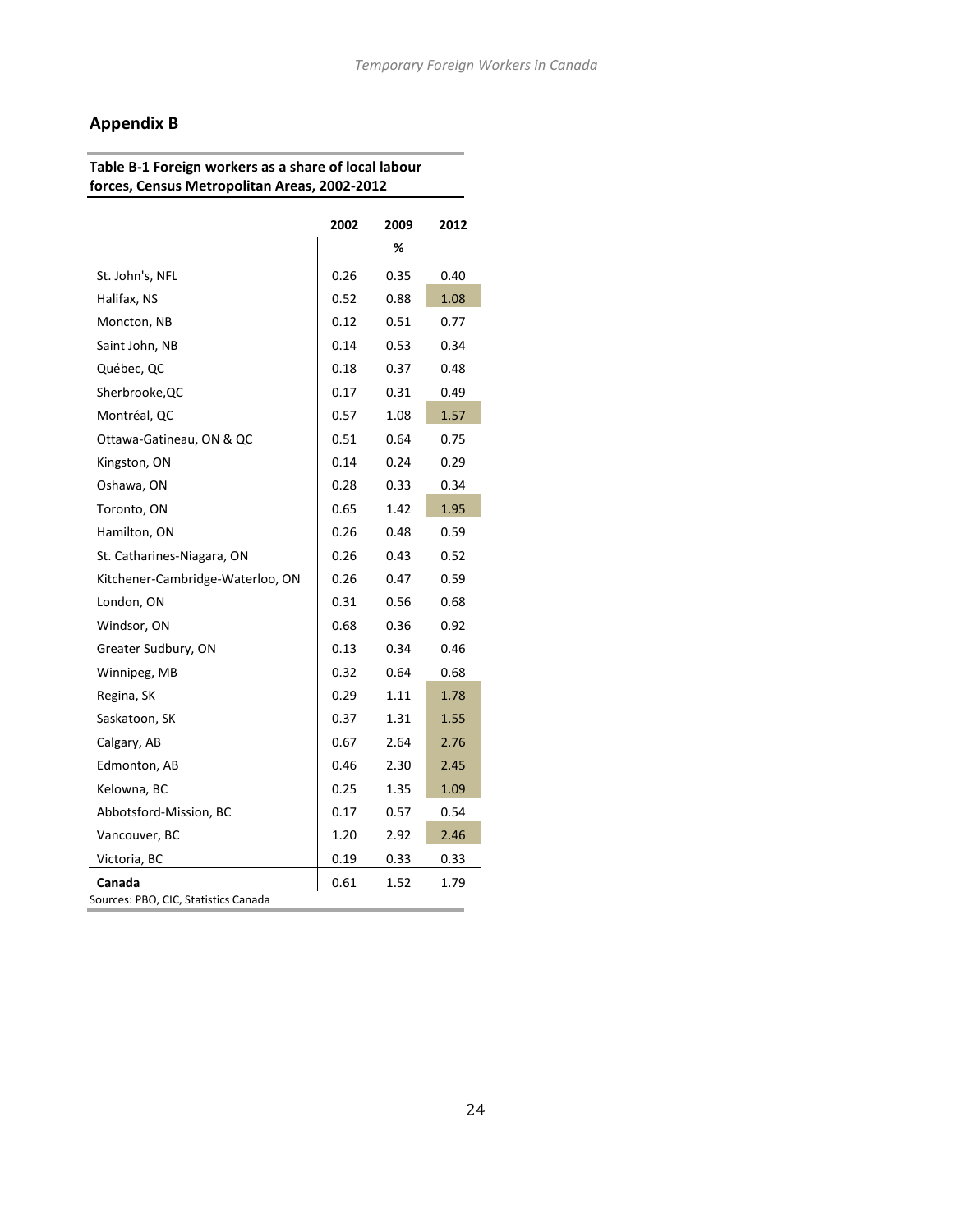#### **Annex A**

## **Foreign workers contributing to Canada's interests**

As mentioned in section 4 of the main report, foreign workers entering the Canadian labour force because they contribute to "Canada's interests" represented the single most important growth component of the number of foreign workers in Canada. In 2012, they were the most important category of foreign workers in the country.

In fact, the term "Canada's interests" is an umbrella name that encompasses five sub-groups: 1) foreign workers bringing employment benefit, 2) foreign workers under reciprocal employment arrangements, 3) spouse/common law partners of foreign nationals in Canada, 4) research and studies related foreign workers and 5) foreign workers performing charitable or religious work.

A more detailed description of these categories as well as guidelines used to evaluate foreign workers under this umbrella can be found on *Citizenship and Immigration Canada's* website.<sup>[36](#page-22-0)</sup>

Table A-1 shows how foreign workers contributing to Canada's interests are distributed among the five categories. From 2002 to 2012, the number of foreign workers contributing to Canada's interests increased by 145,000, almost 50 per cent (67,000) of whom arrived in Canada after the 2009 recession.

The most significant contributors to this growth were foreign workers entering under the *International Experience Canada* (IEC) program (50,000).However, growth under this program was much faster before

<span id="page-26-0"></span>—<br>36

the 2009 recession (20.5 per cent average annual growth) than after (8.5 per cent annual growth).

#### **Table A-1 TFW present on December 1st, Canadian interests**

|                                              | 2002   | 2009    | 2012    |
|----------------------------------------------|--------|---------|---------|
| Youth exchange program                       | 13,360 | 49,325  | 63,680  |
| Reciprocal employment                        | 2,321  | 2,218   | 2,846   |
| Exchange professor                           | 697    | 1,297   | 1,568   |
| <b>Reciprocal employment</b>                 | 16,378 | 52,840  | 68,094  |
| Intra-company transfers                      | 3,488  | 10,348  | 14,925  |
| Significant benefit                          | 2,494  | 2,573   | 21,413  |
| Entrepreneur/self-employed                   | 378    | 362     | 399     |
| <b>Emergency repairs</b>                     | 204    | 44      | 56      |
| <b>Employment benefit</b>                    | 6,564  | 13,327  | 36,793  |
| Spouse of foreign worker                     | 3,387  | 19,373  | 24,313  |
| Spouse of foreign student                    | 2,099  | 3,965   | 5,074   |
| Spouse                                       | 5,486  | 23,338  | 29,387  |
| Post-graduate employment                     | 988    | 14,436  | 31,316  |
| Post-doctoral fellow and award<br>recipients | 3,863  | 4,880   | 5,513   |
| Research, educational, training              | 472    | 3,530   | 7,954   |
| <b>Research related</b>                      | 5,323  | 22,846  | 44,783  |
| Charitable or religious work                 | 968    | 1,438   | 1,820   |
| Repair and service equipment                 | 914    |         |         |
| <b>Other Canadian interests</b>              | 1,882  | 1,438   | 1,820   |
| <b>Canadian interests</b>                    | 35,633 | 113,789 | 180,877 |

In the table, the term *spouse* encompasses common law partners.

Sources: Citizenship and Immigration Canada. PBO calculations.

The mission of the IEC is to foster bilateral relations between Canada and other nations through a travel and work experience abroad. $37$  Foreign workers

<span id="page-26-1"></span>[http://www.cic.gc.ca/english/resources/tools/temp/work/opinion/index.](http://www.cic.gc.ca/english/resources/tools/temp/work/opinion/index.asp) [asp,](http://www.cic.gc.ca/english/resources/tools/temp/work/opinion/index.asp) consulted in October 2014.

 $37$  More details on the International Experience Canada program can be found at

[http://www.cic.gc.ca/english/resources/tools/temp/work/opinion/experi](http://www.cic.gc.ca/english/resources/tools/temp/work/opinion/experience/index.asp) [ence/index.asp,](http://www.cic.gc.ca/english/resources/tools/temp/work/opinion/experience/index.asp) consulted in September 2014.